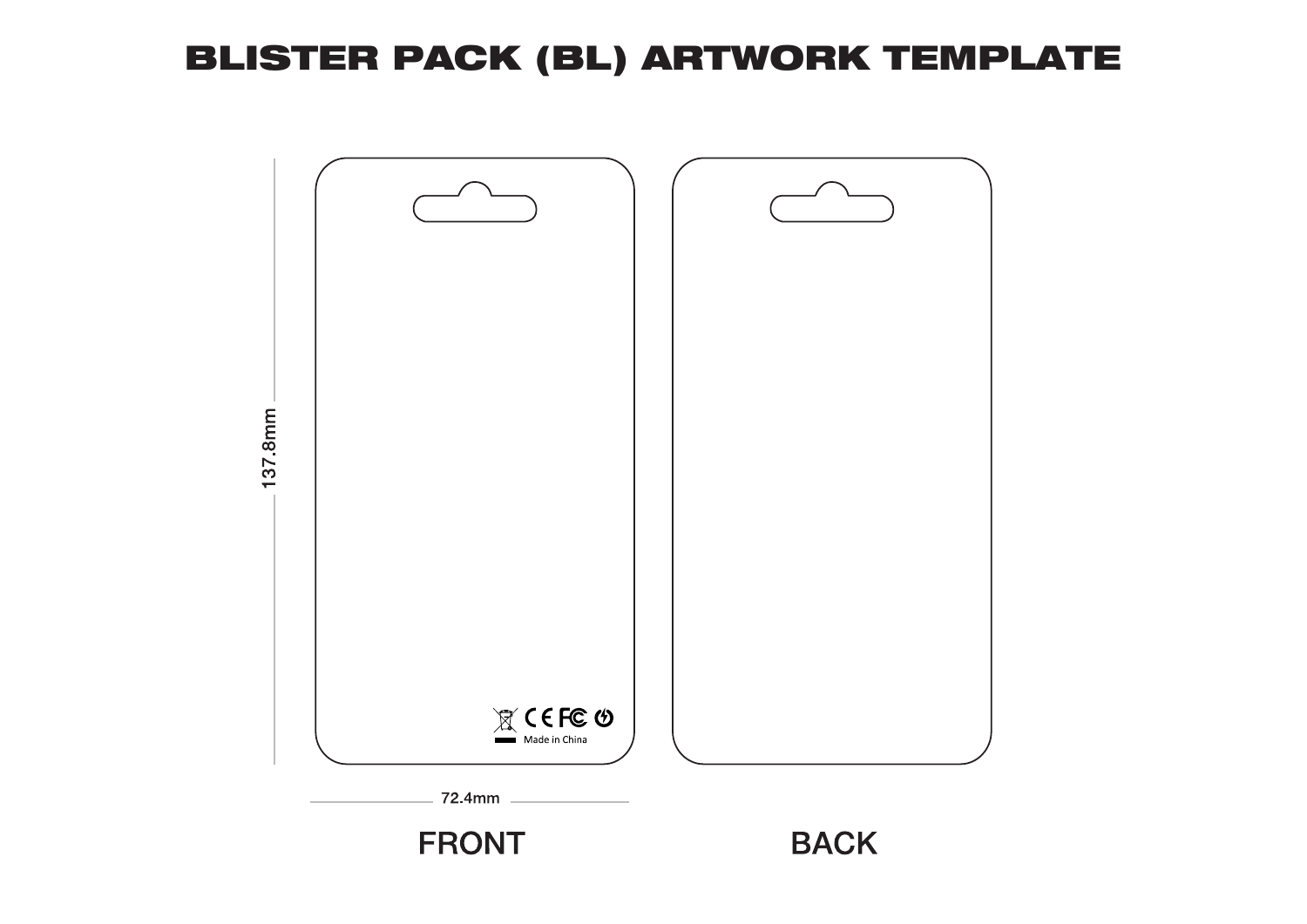MODELS: ALLOY (AY)

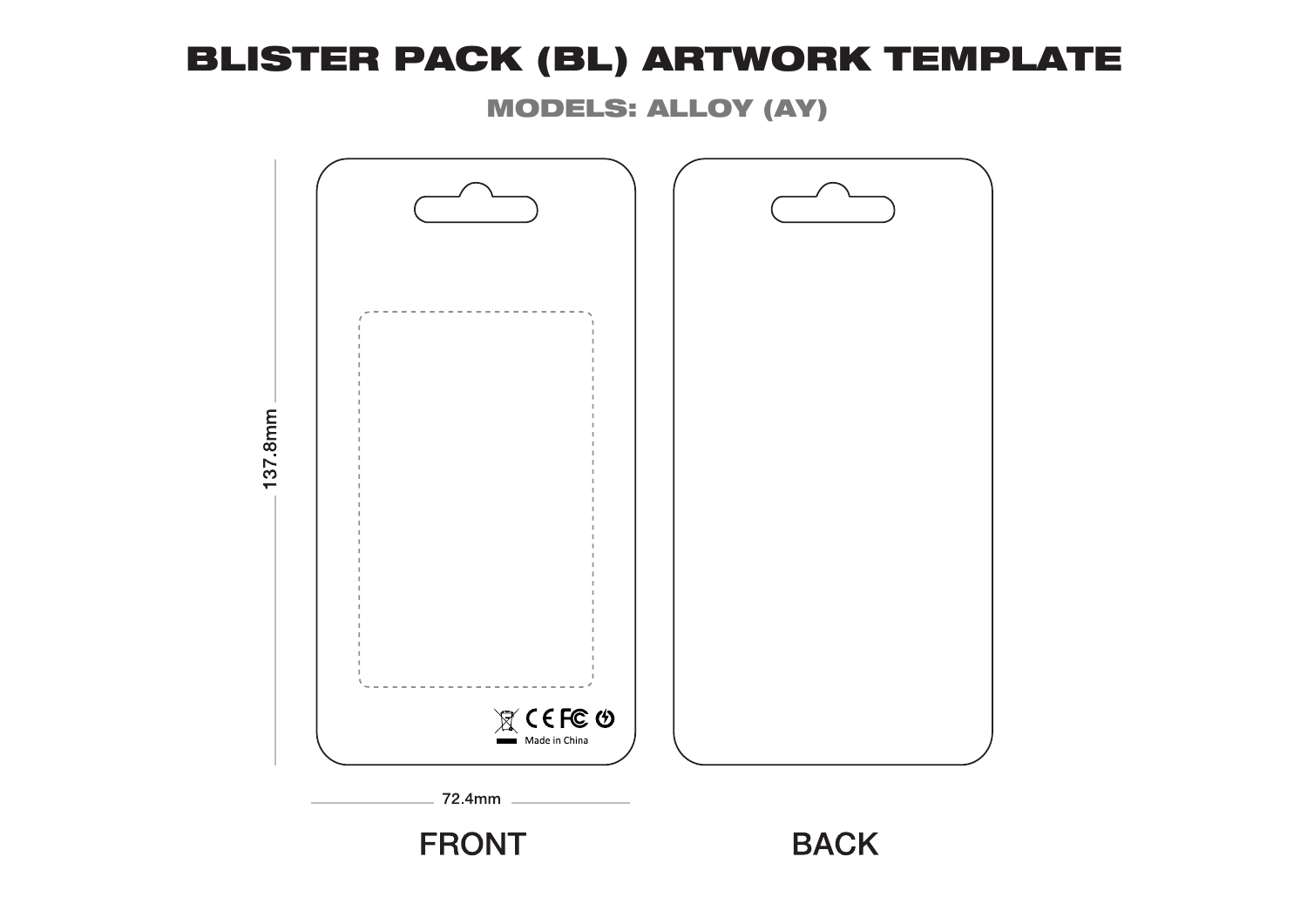MODEL: CLIP (CL)

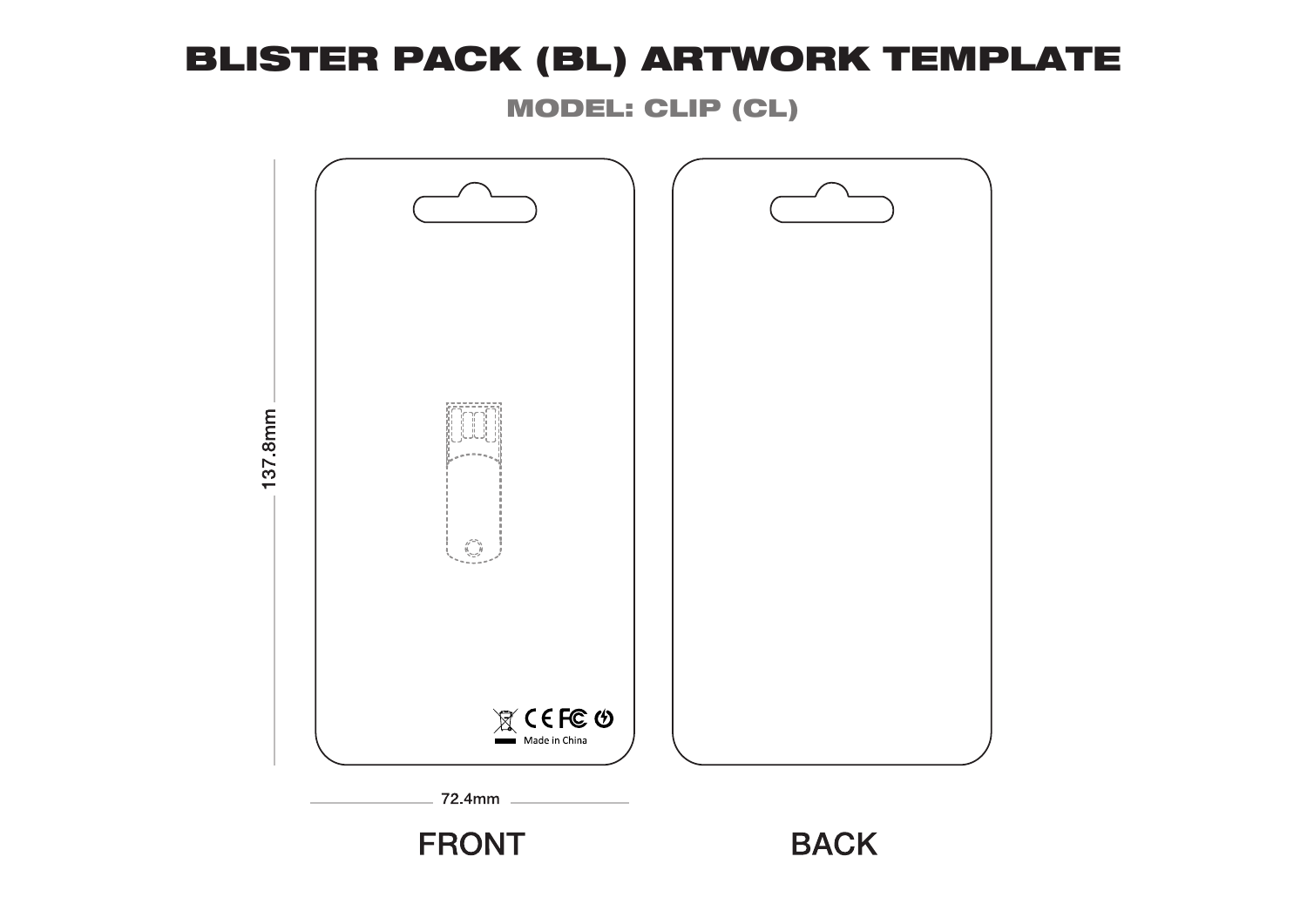MODEL: CLASSIC (CS)

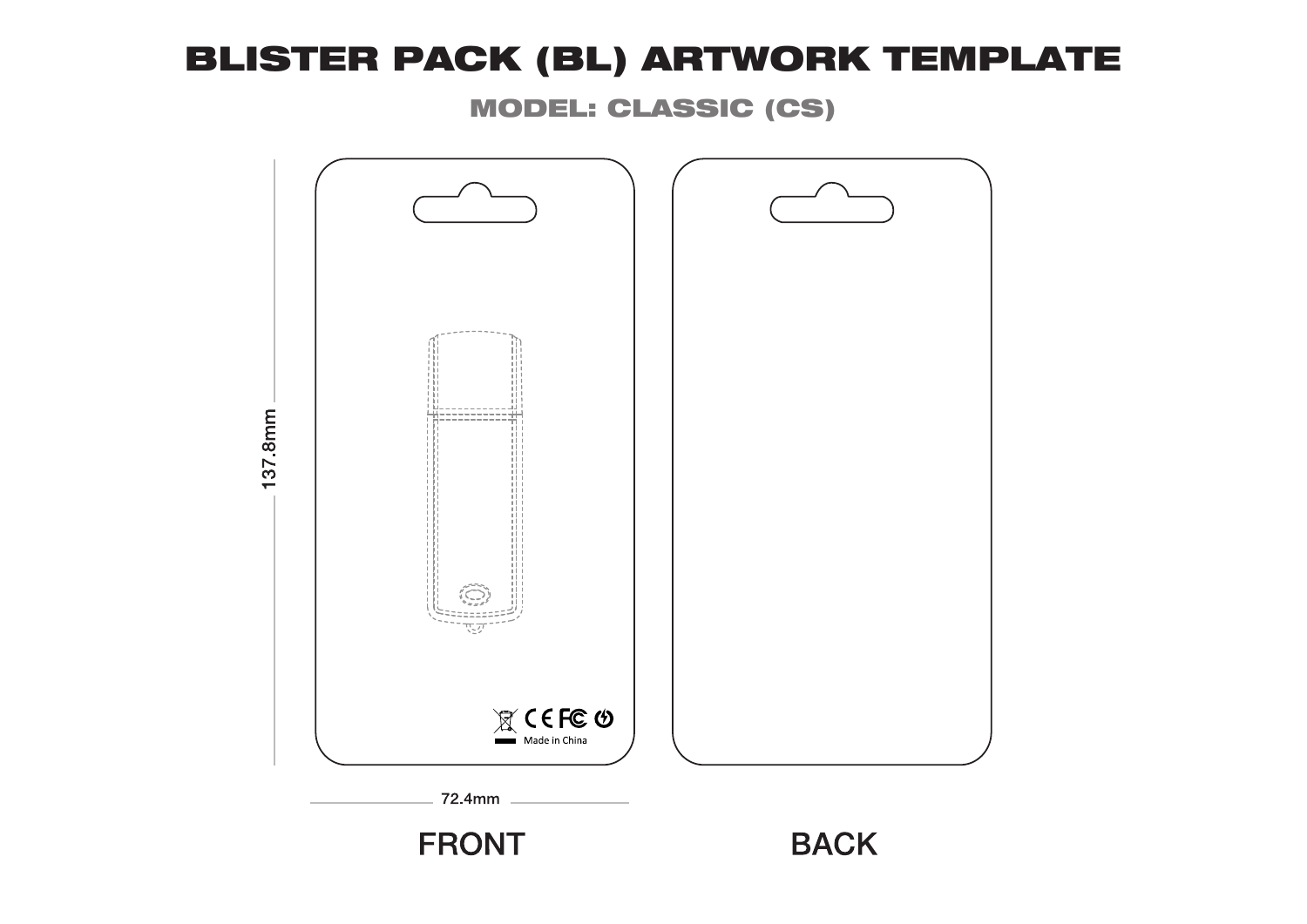MODEL: ELLIPSE (EL)

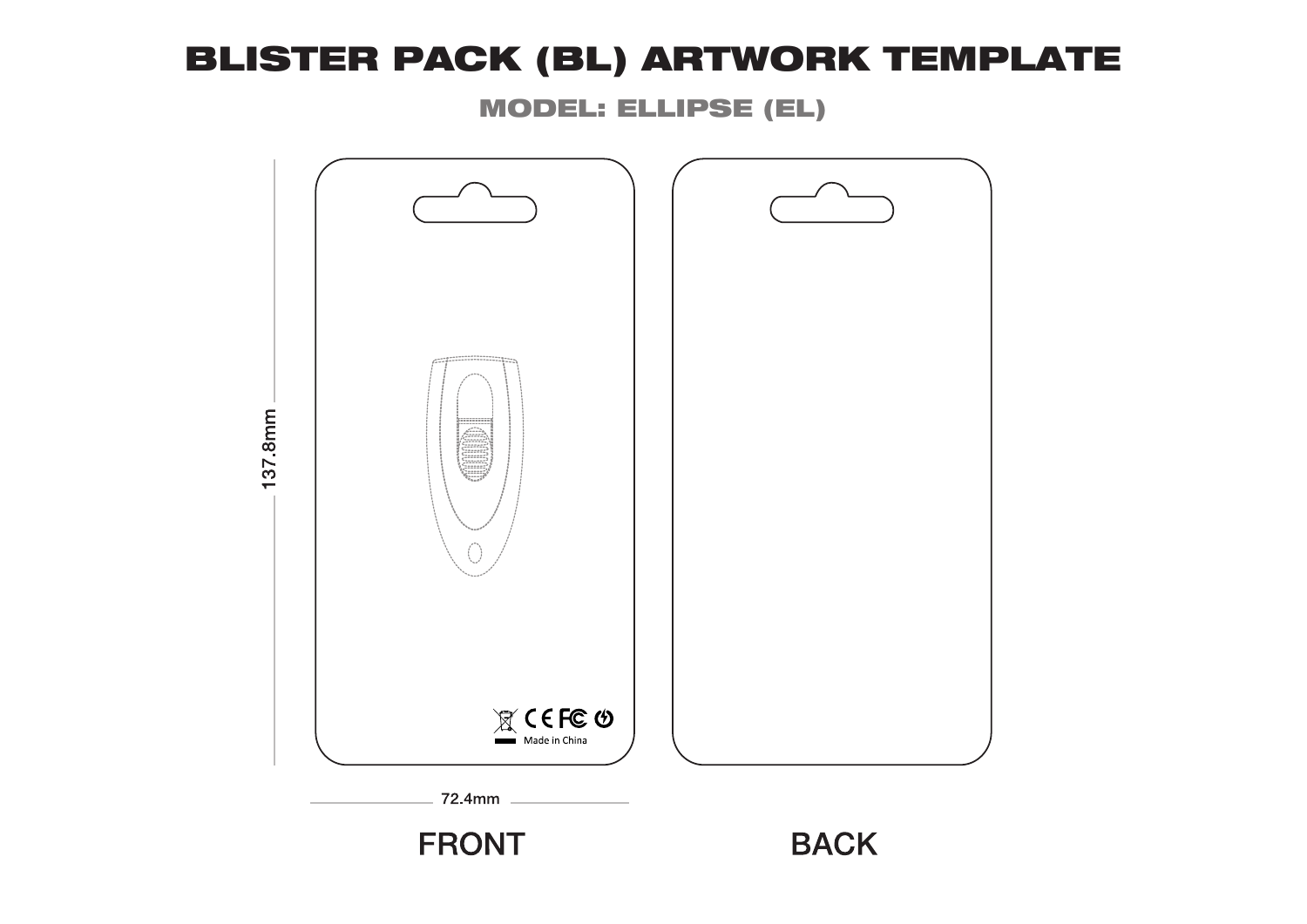MODEL: EXECUTIVE (EX)

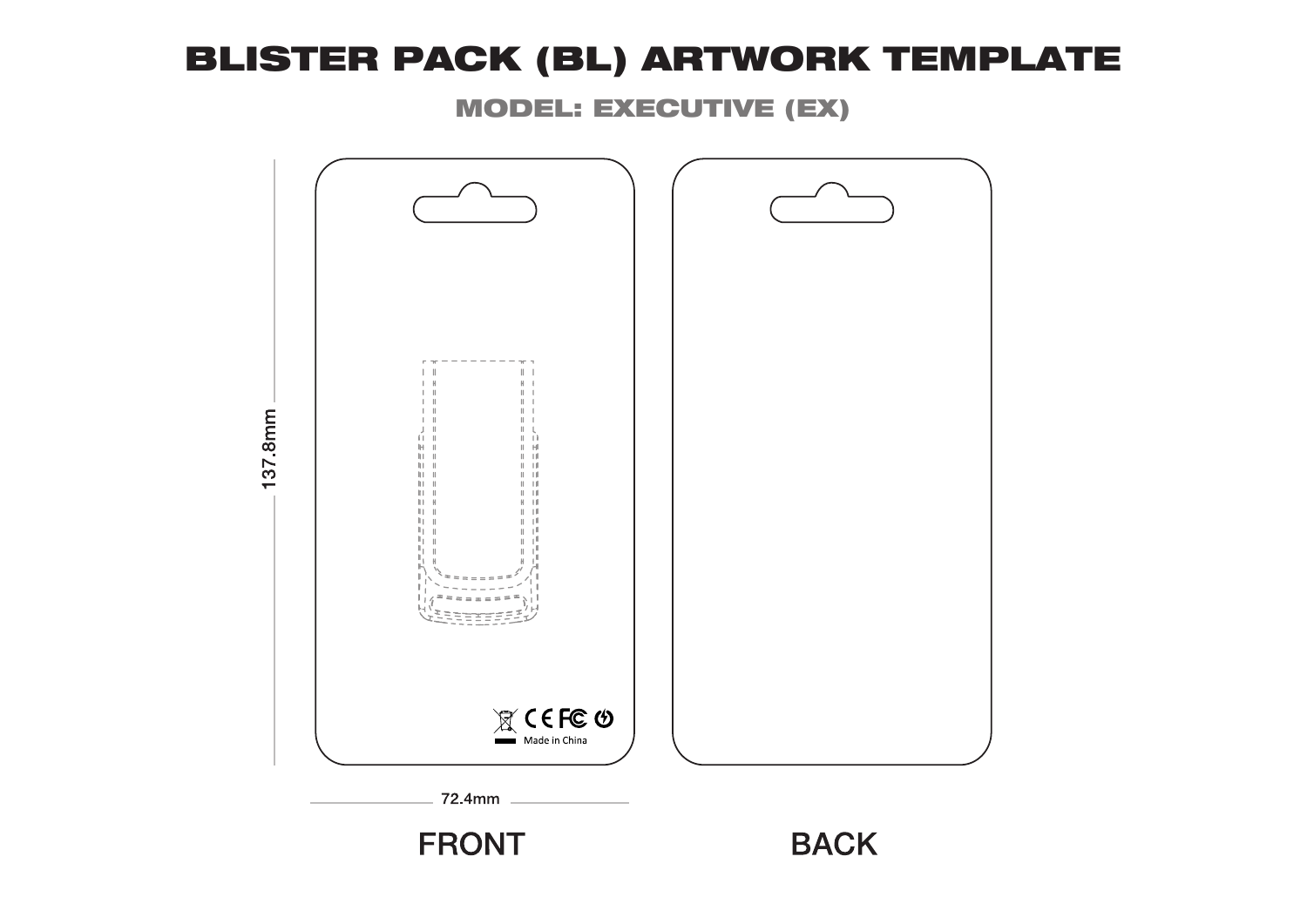MODEL: FIN (FN)

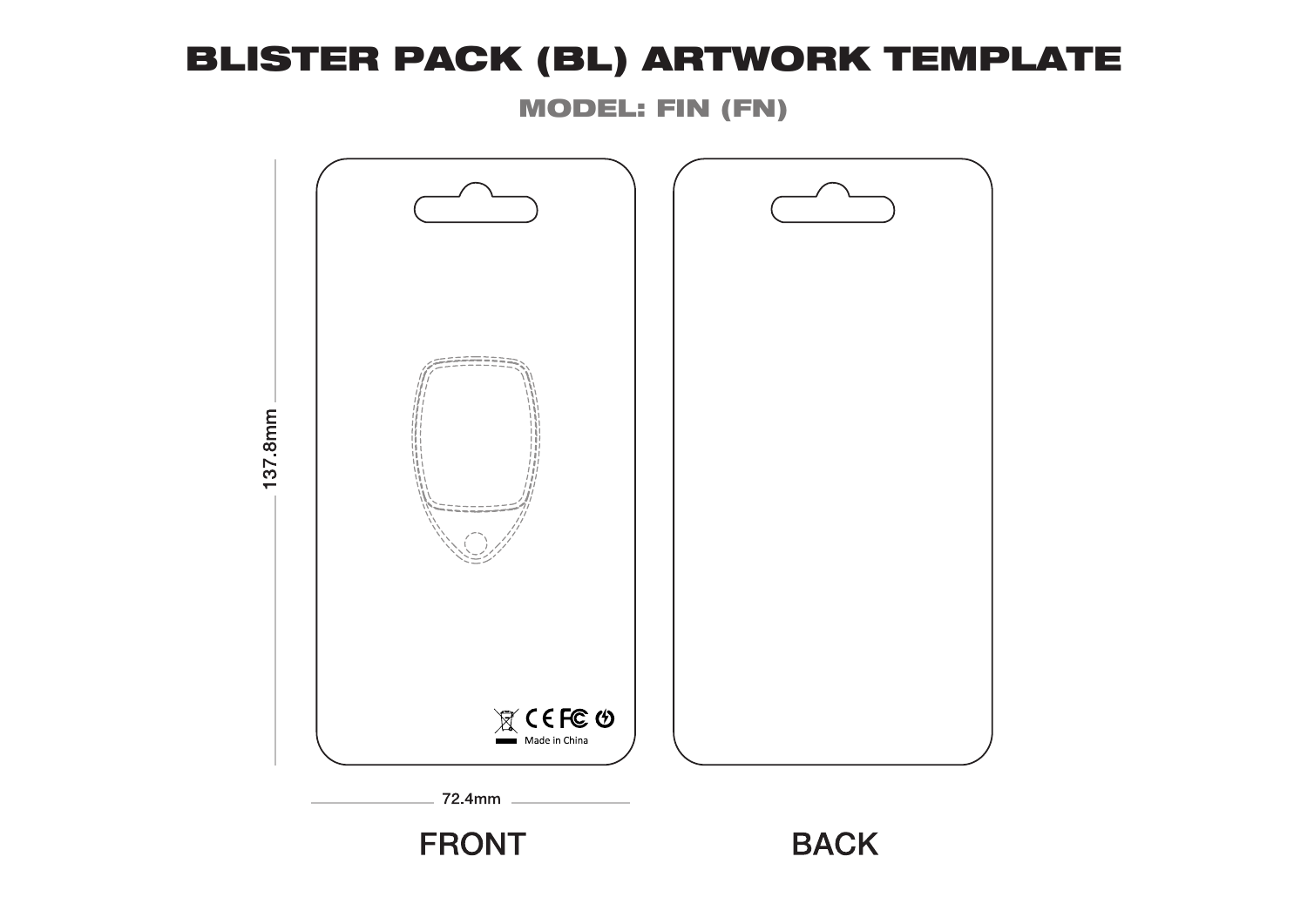MODEL: FOCUS (FC)

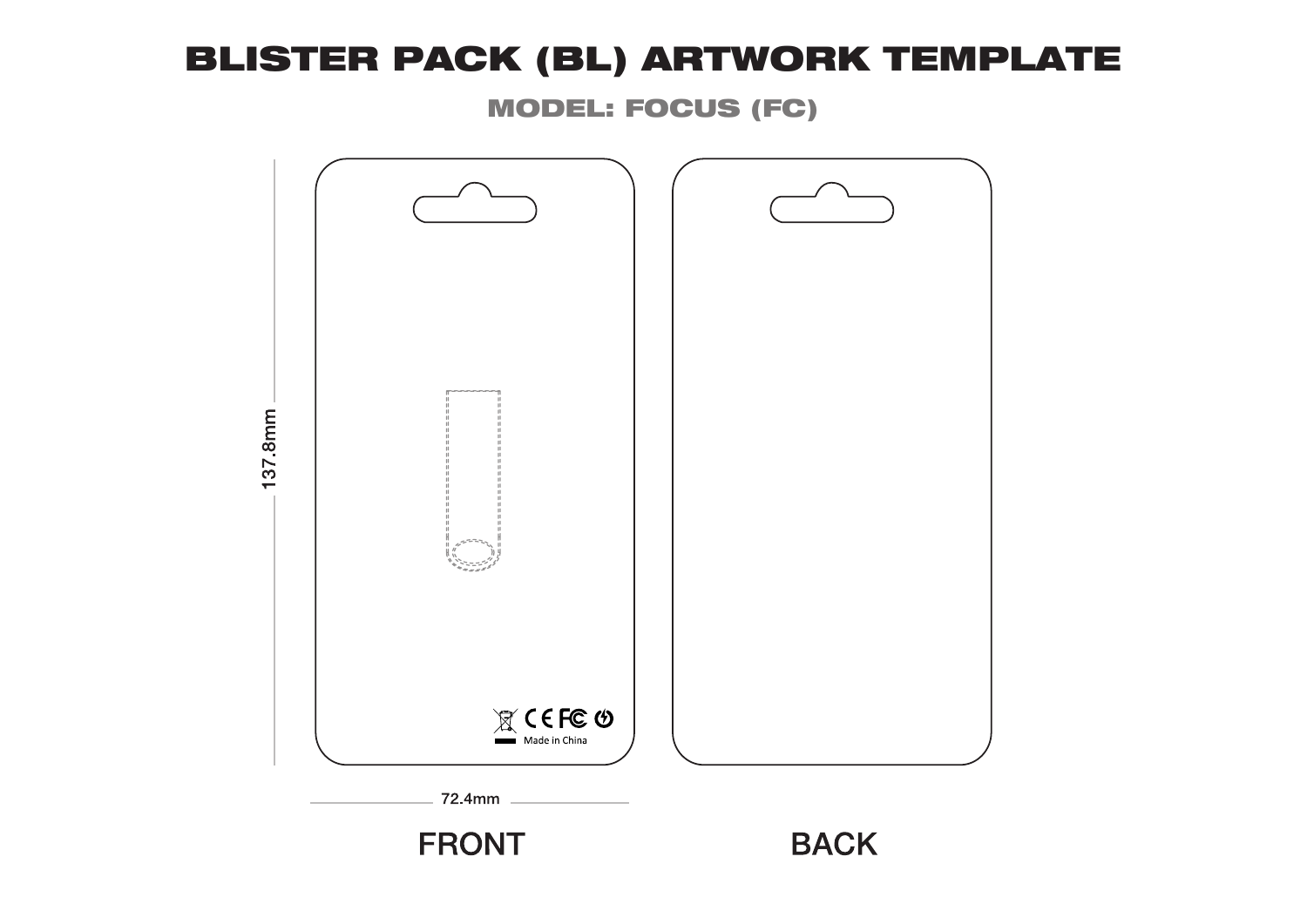MODEL: GYRO (GY)

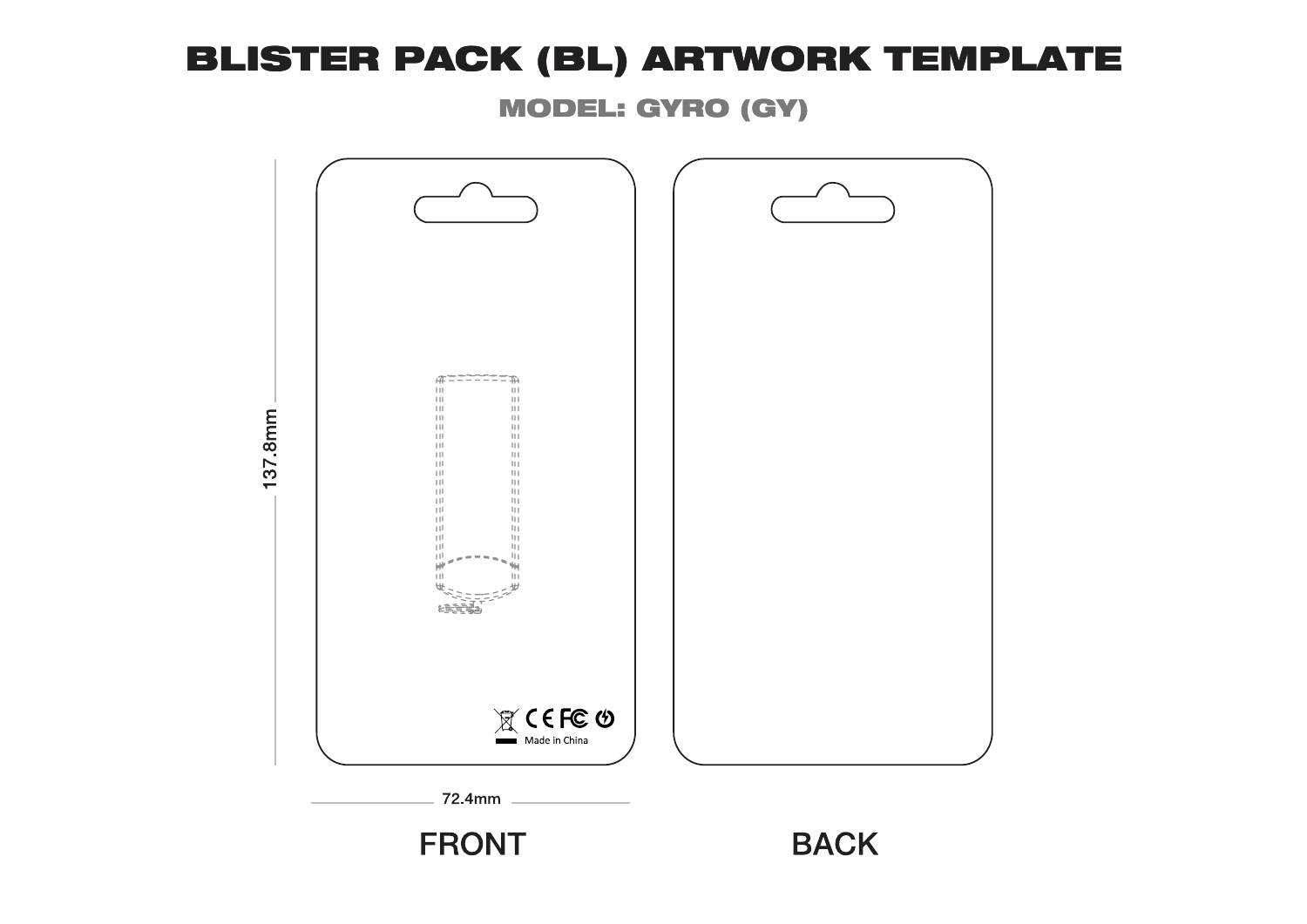MODEL: HALO (HA)

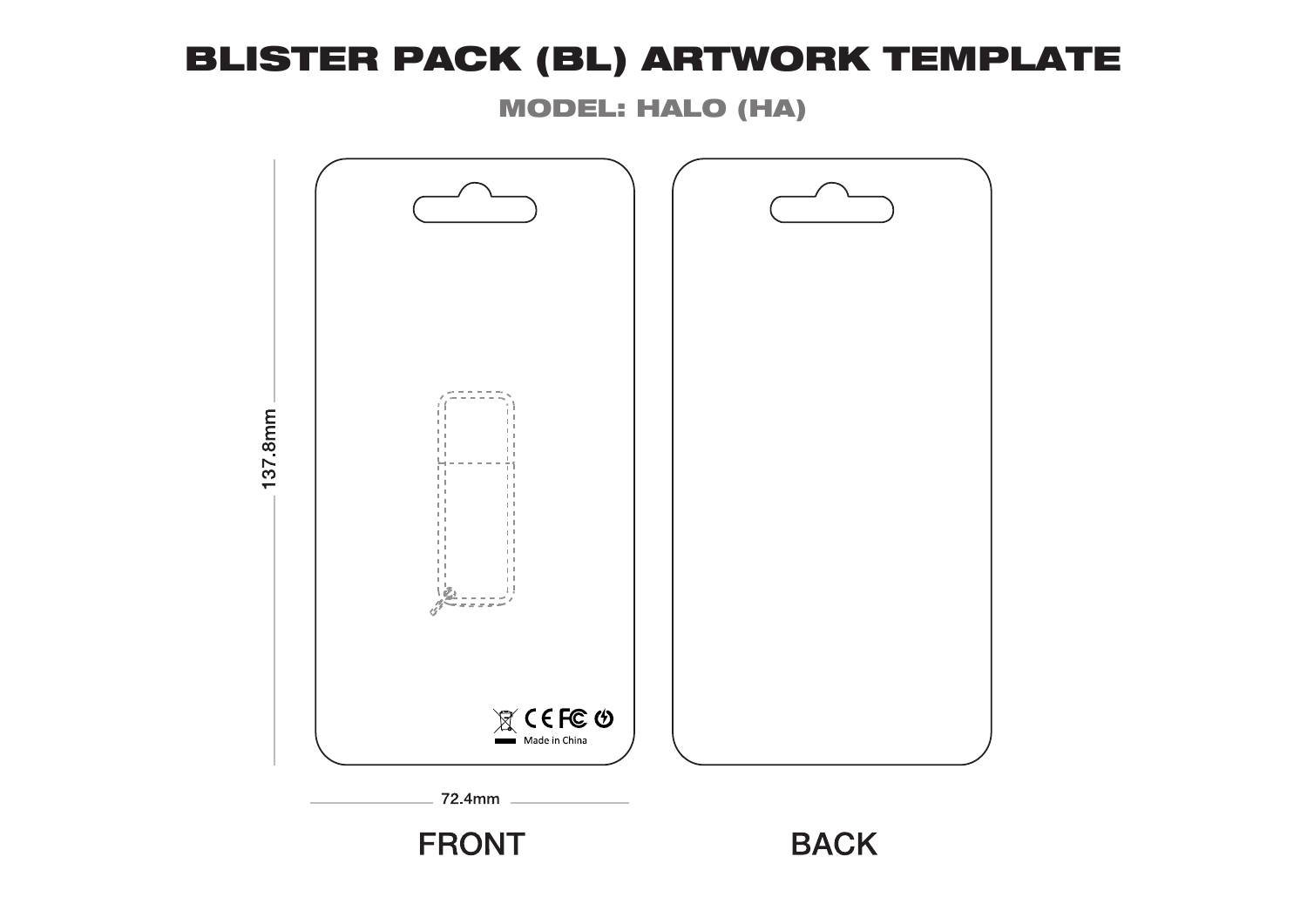MODEL: INK (IK)

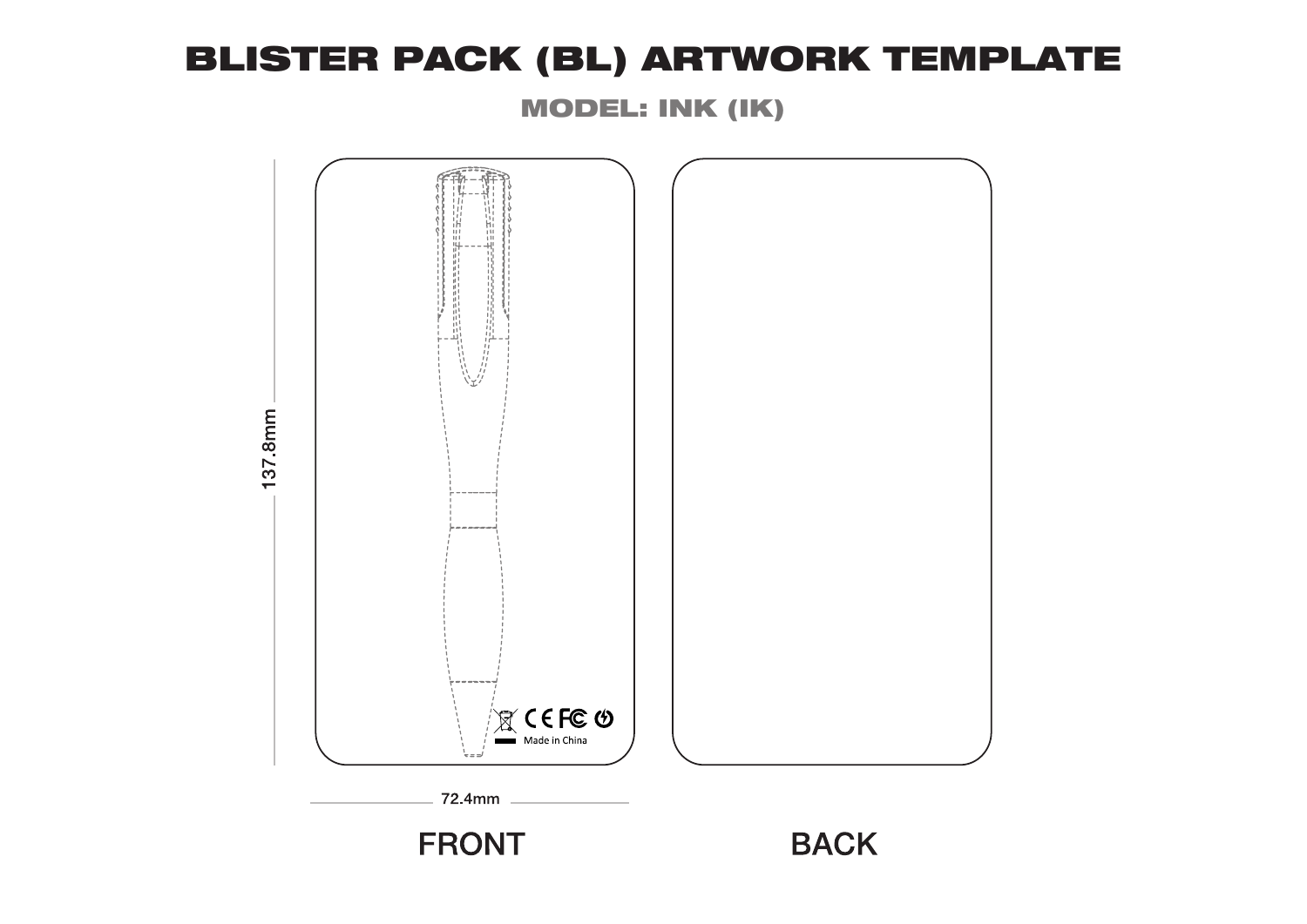MODEL: KINETIC (KN)

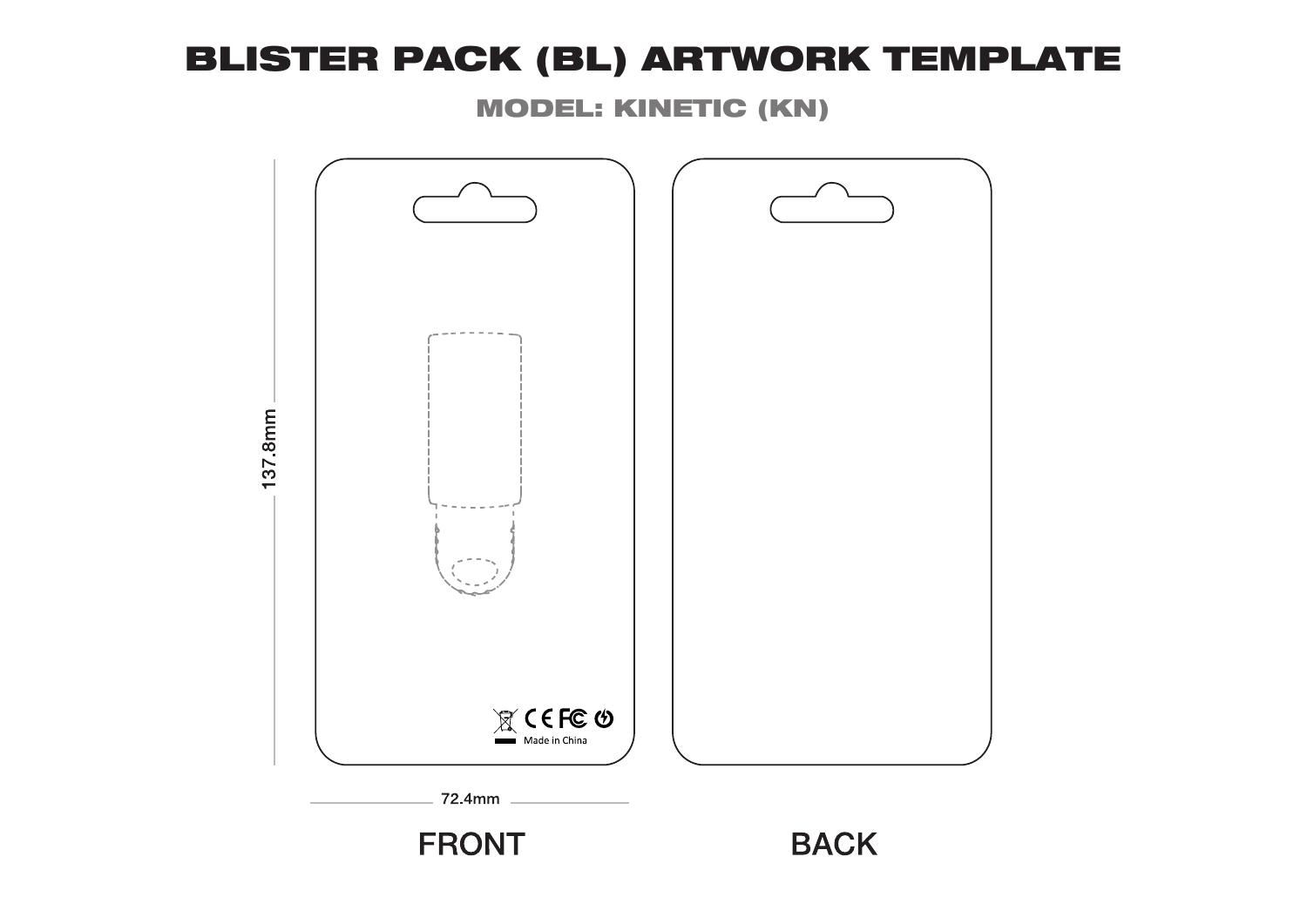MODEL: KEY (KS)

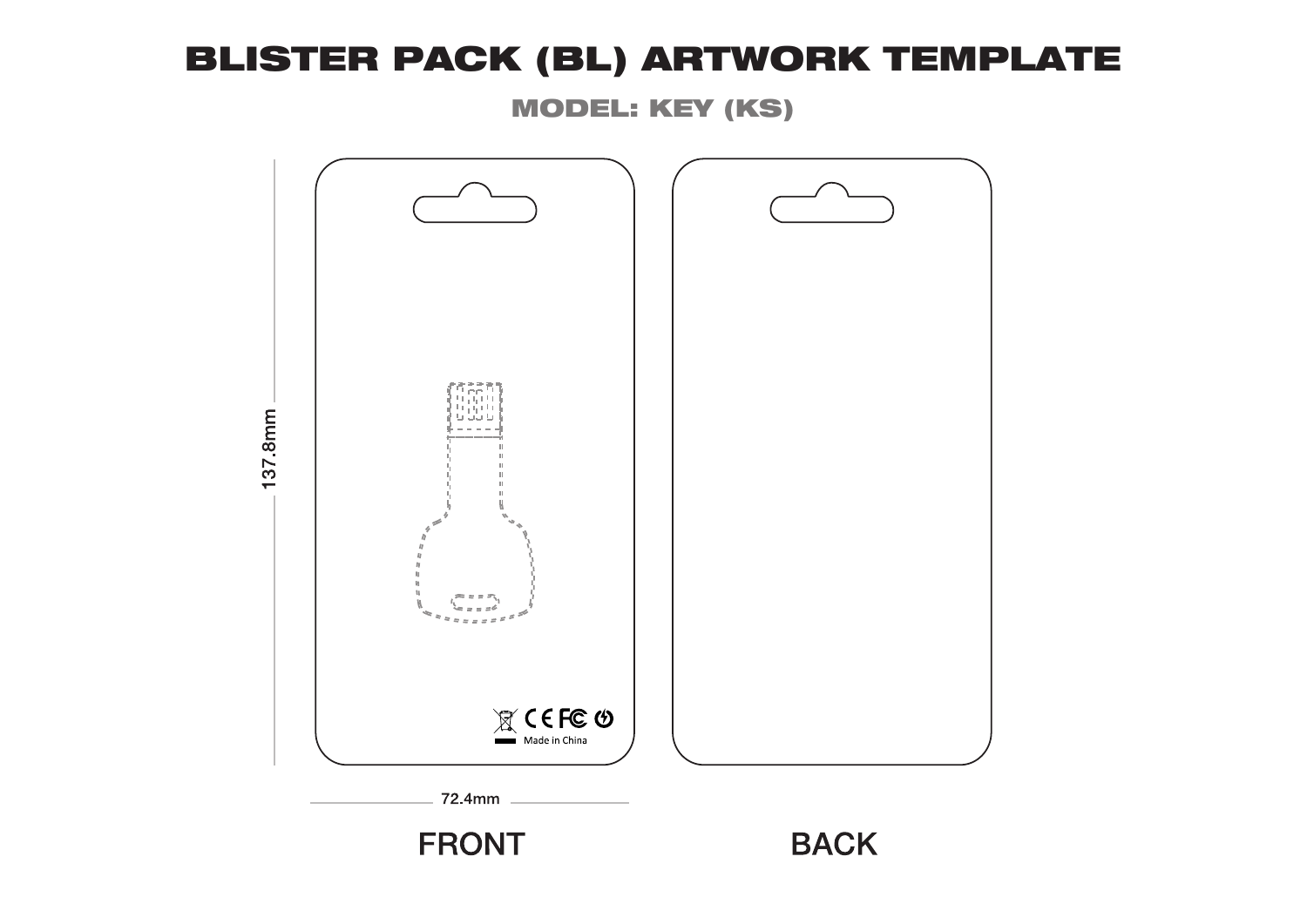MODEL: LIGHT (LT)

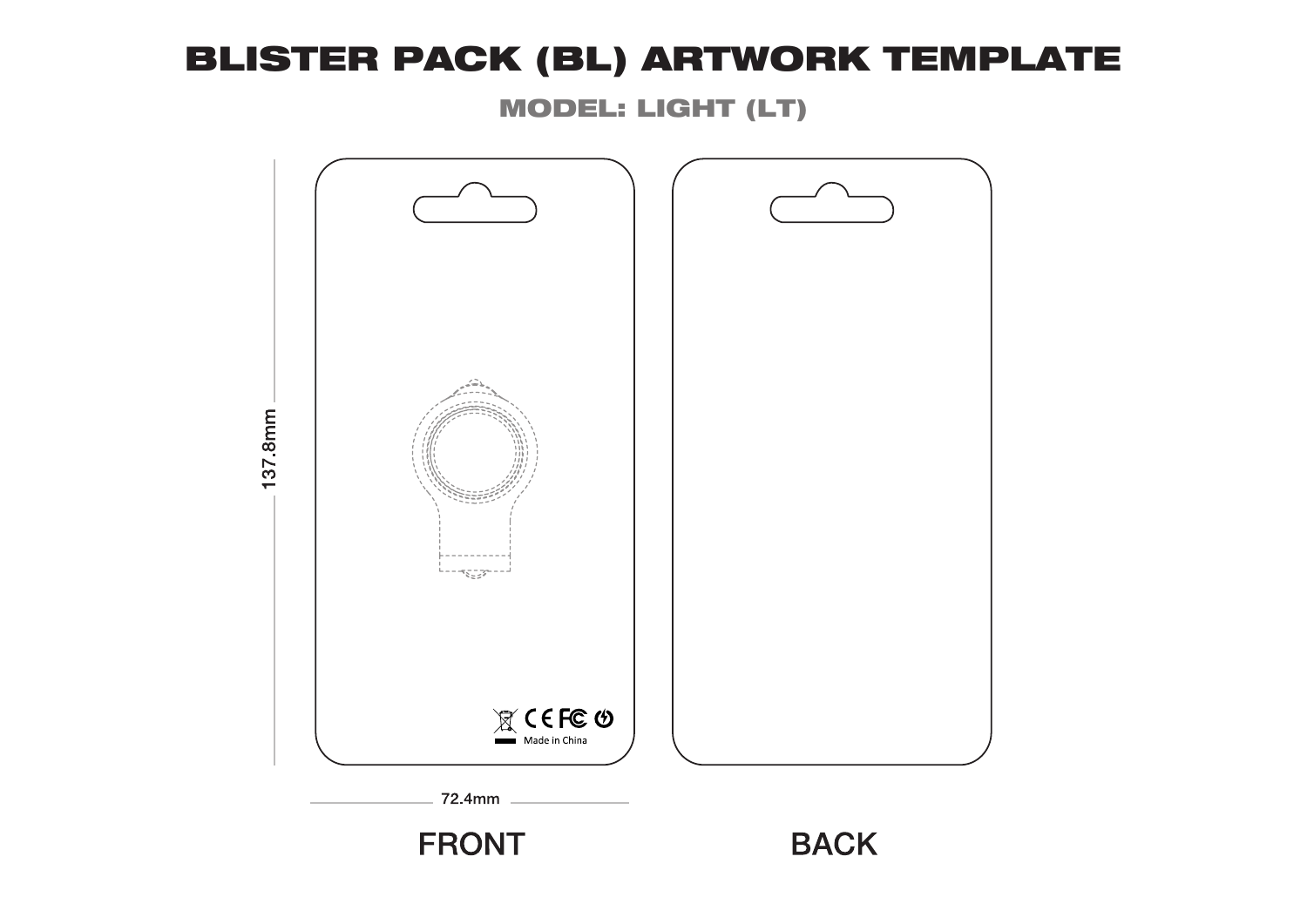MODEL: NATURE (NA)

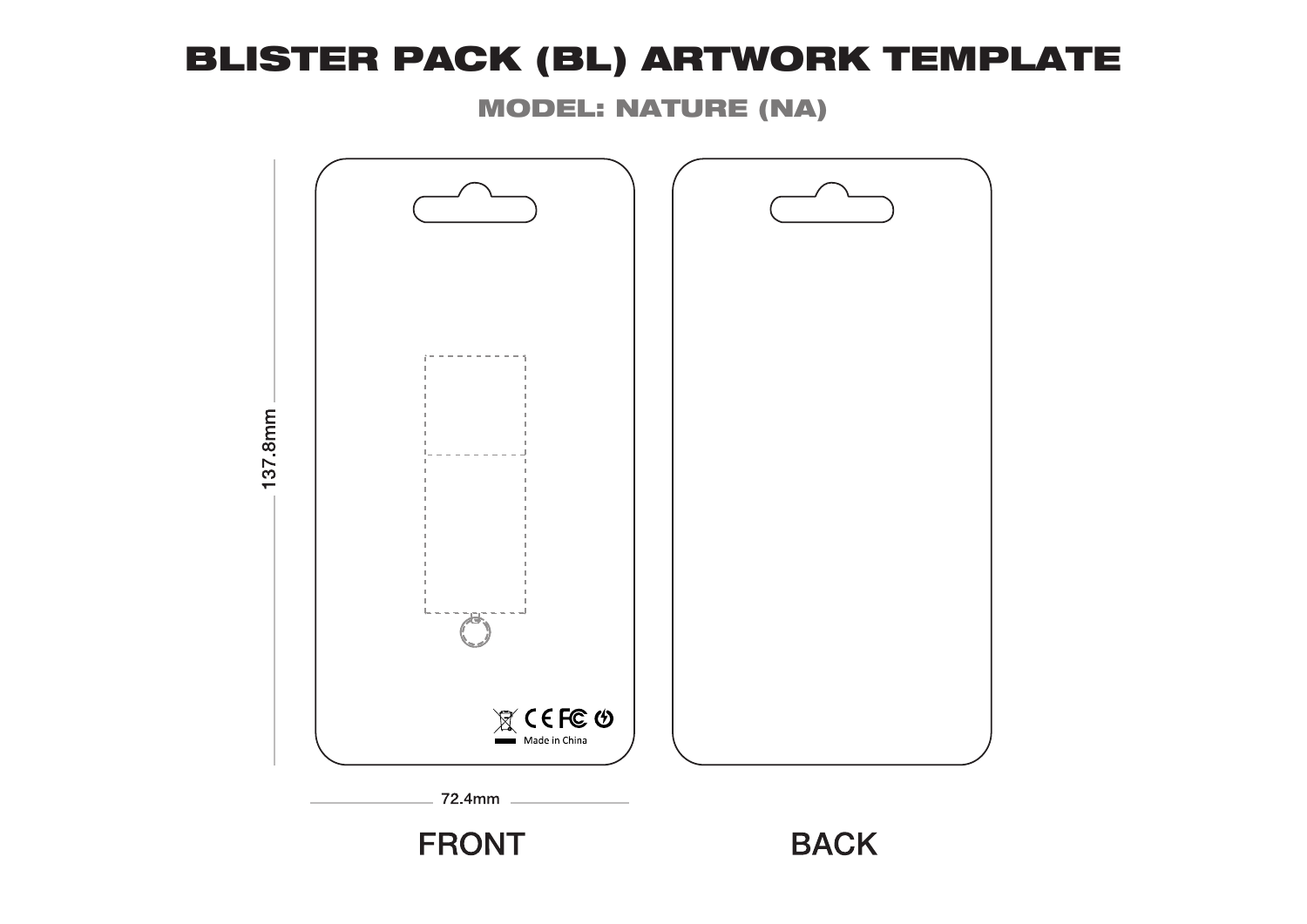MODEL: JOT (JO)

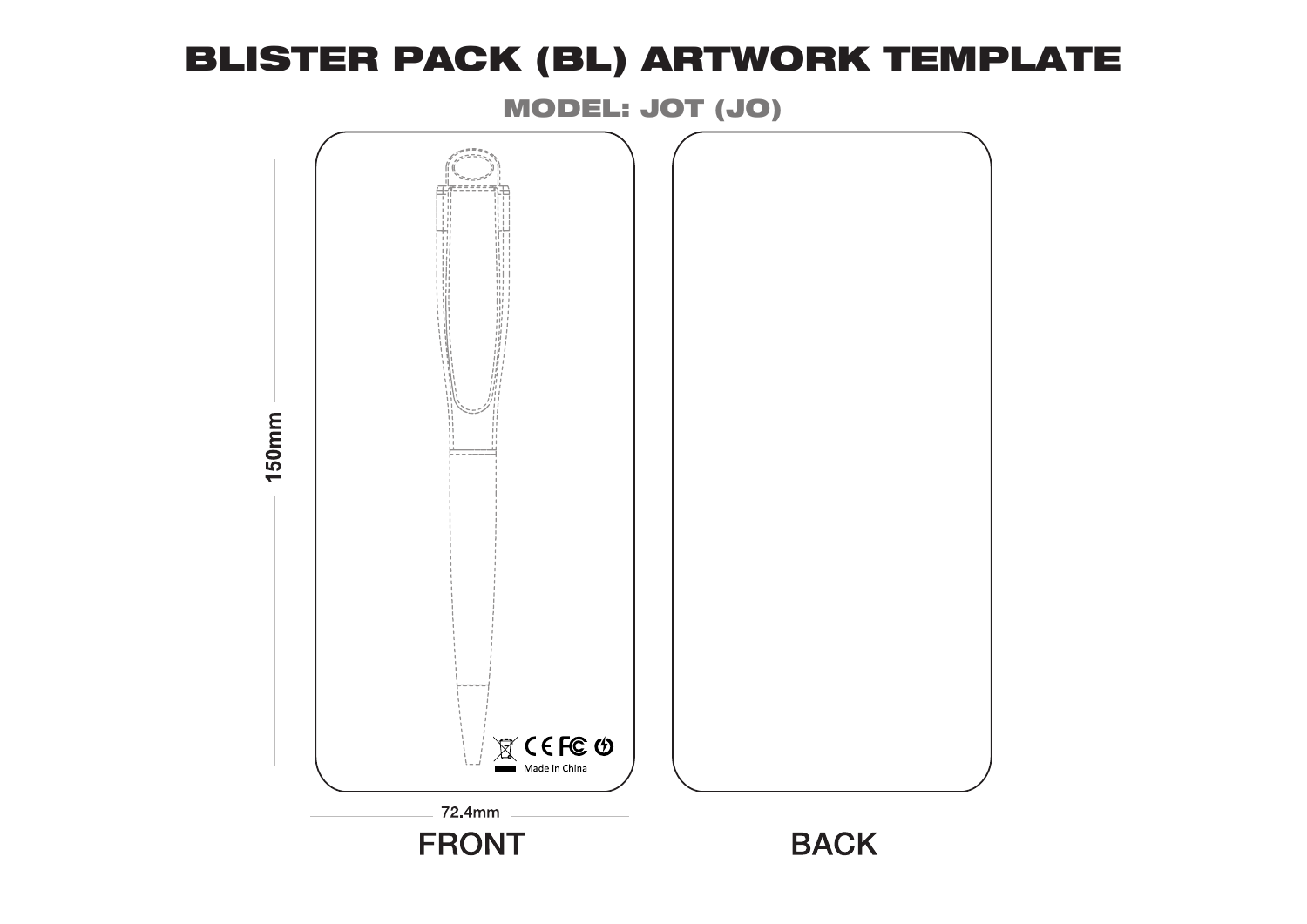MODEL: NOX (NX)

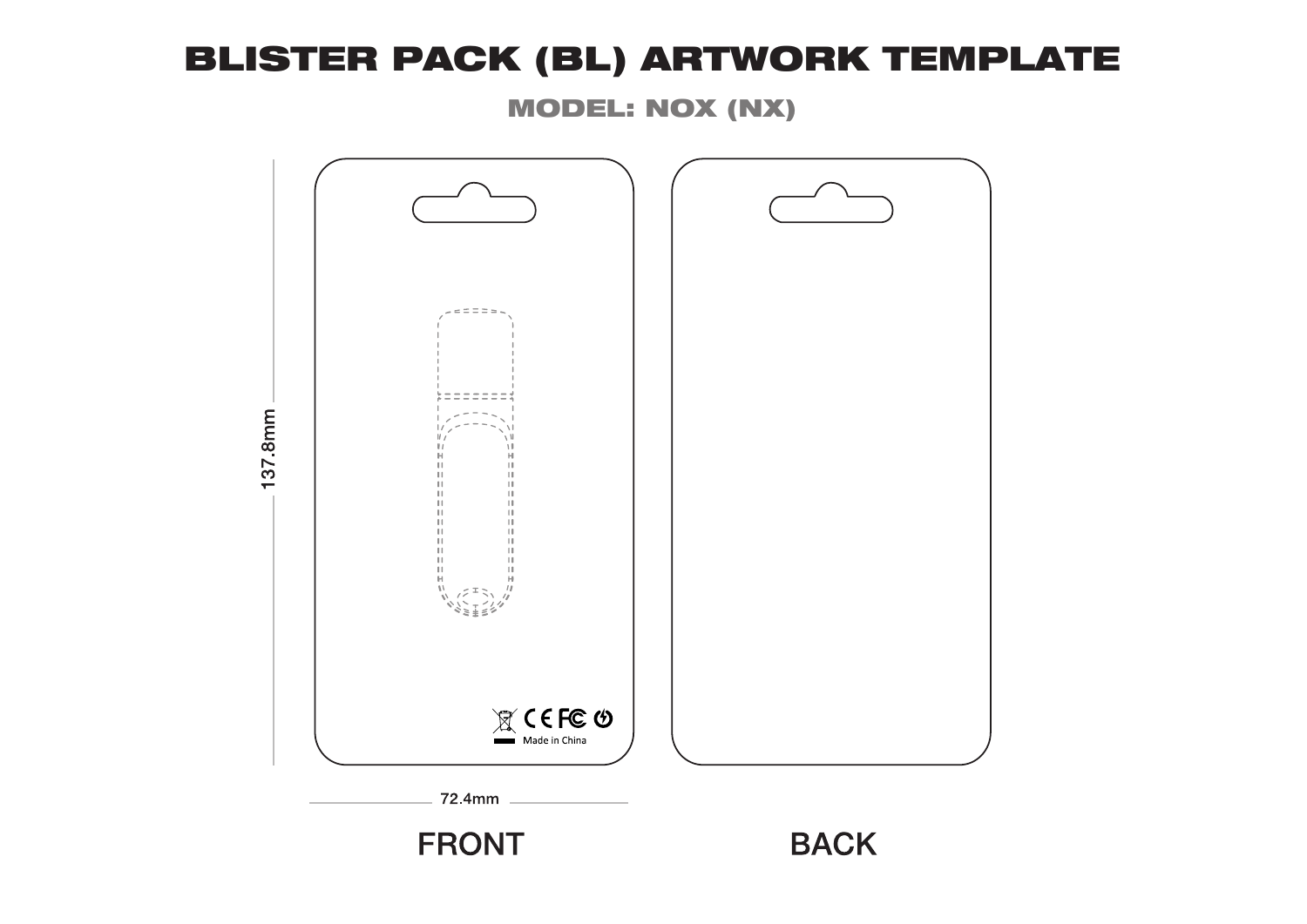MODEL: POD (PO)

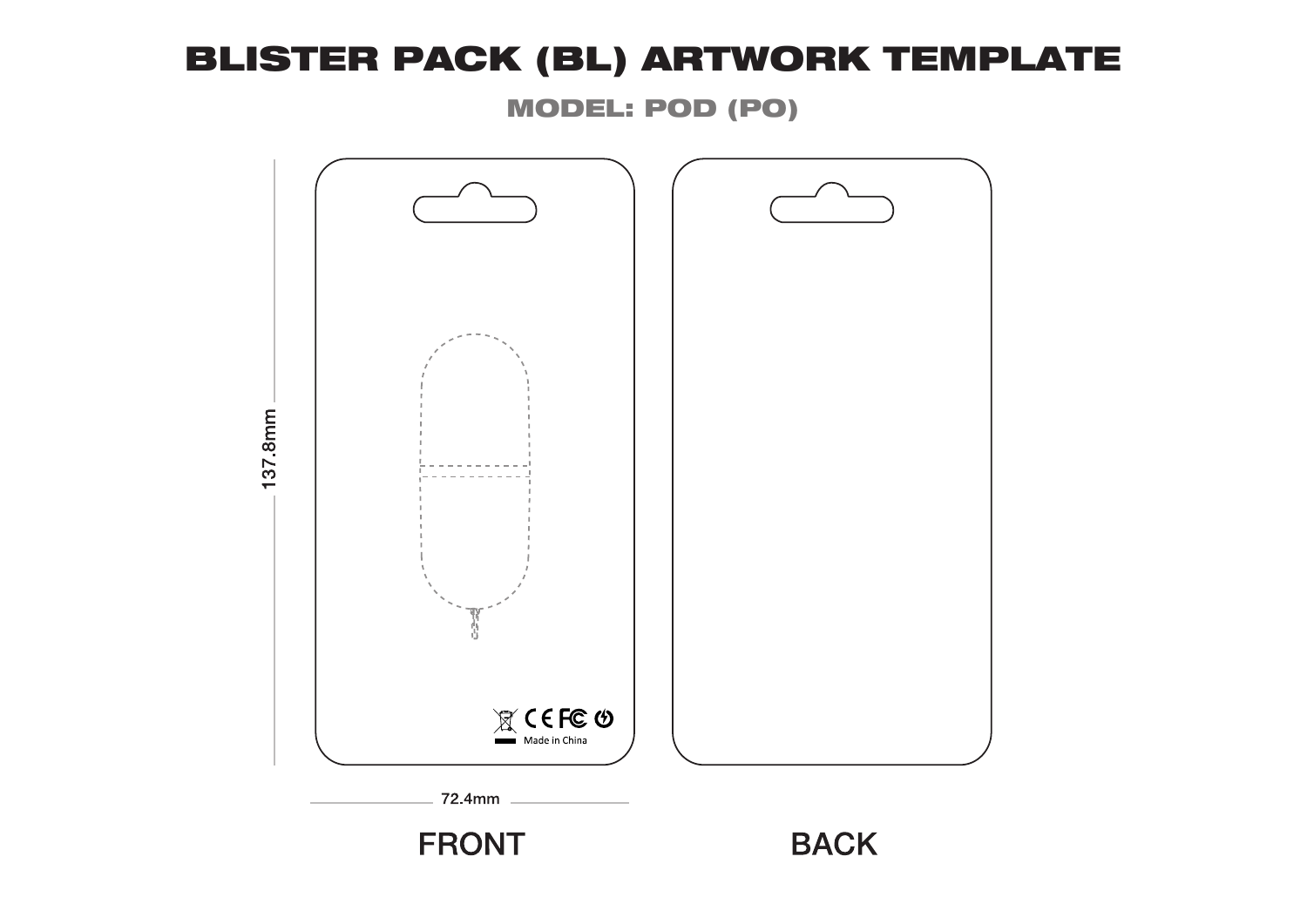MODEL: POP (PS)

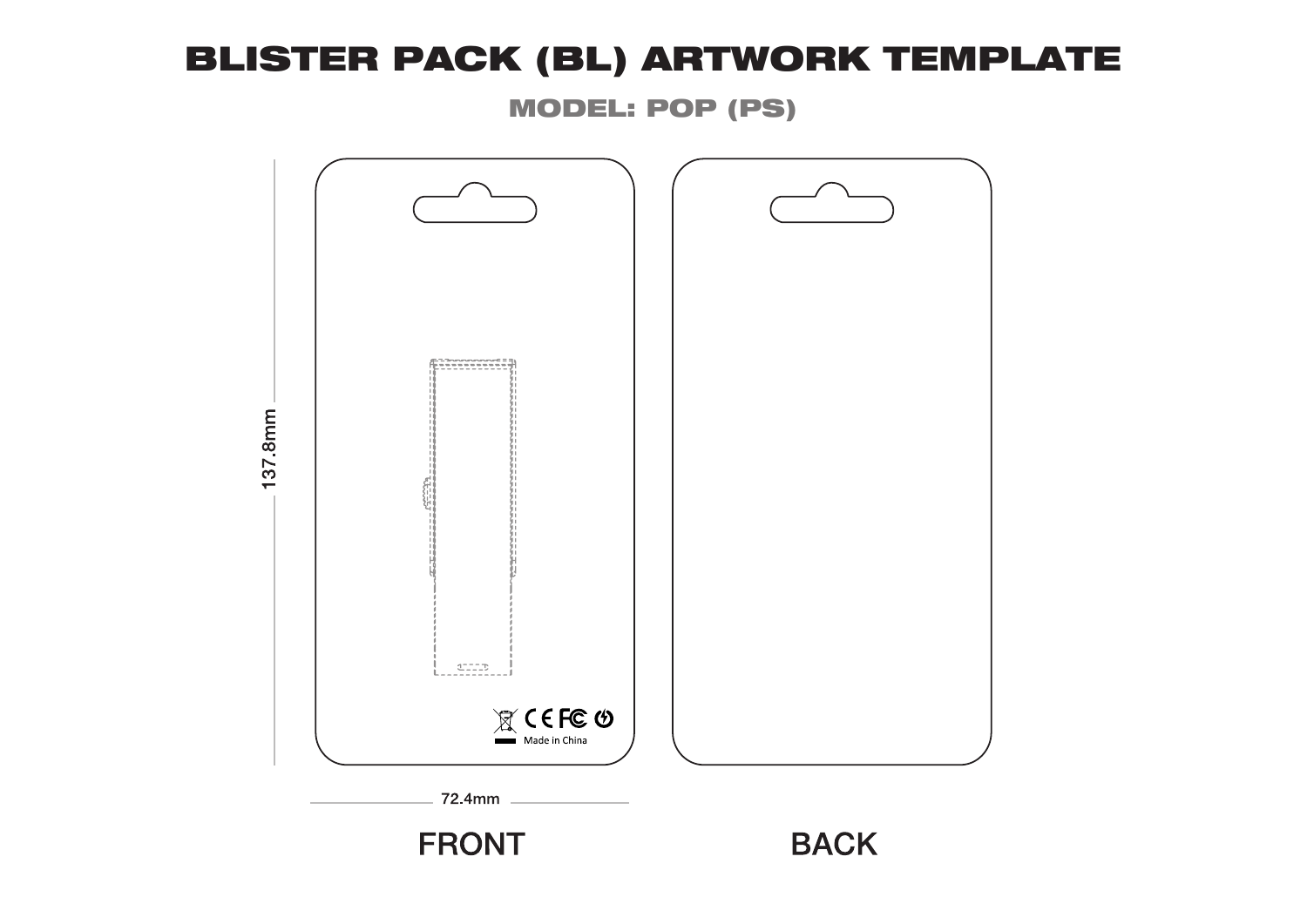MODEL: ROTATOR (RT)

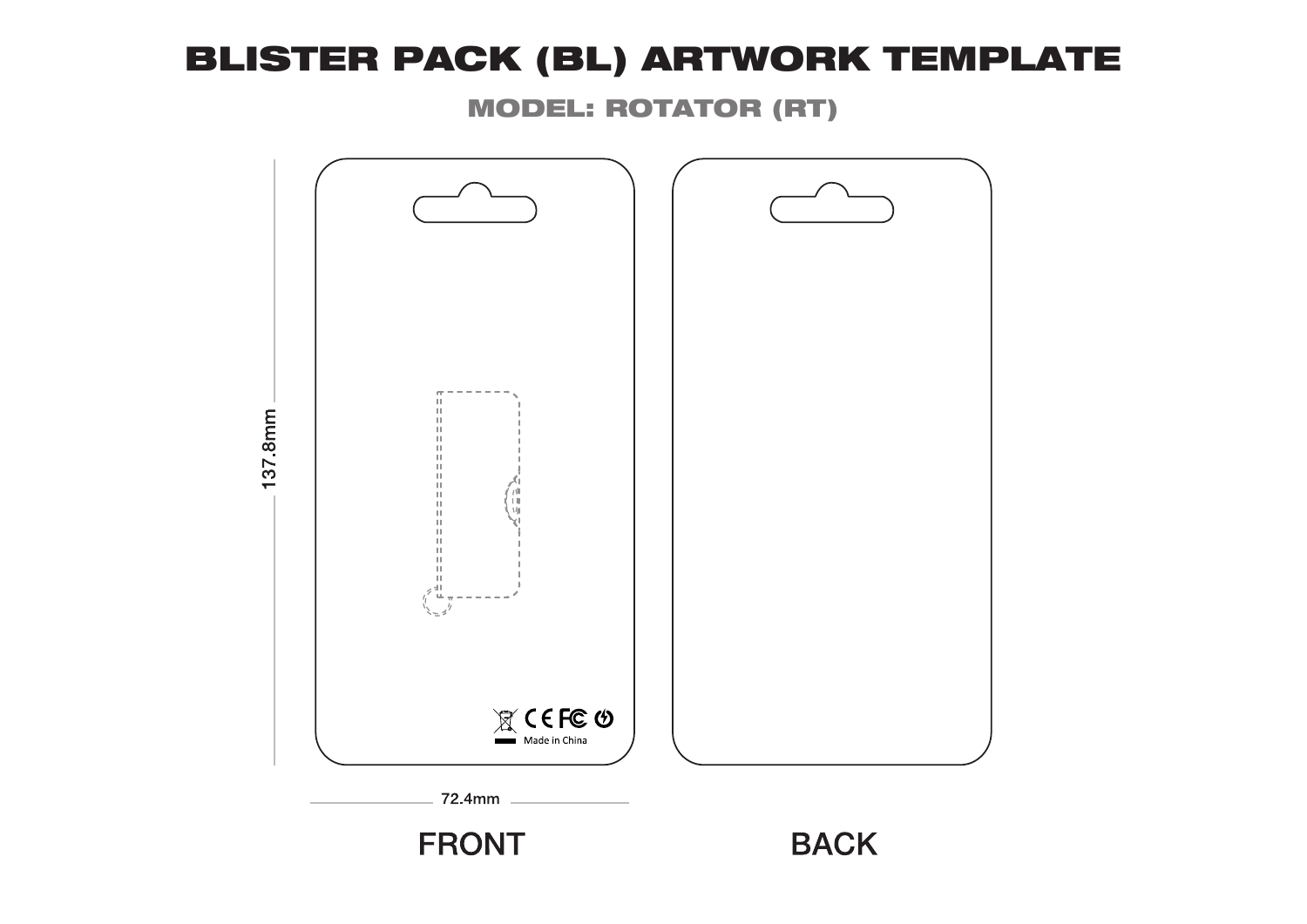MODEL: TWISTER (TW)

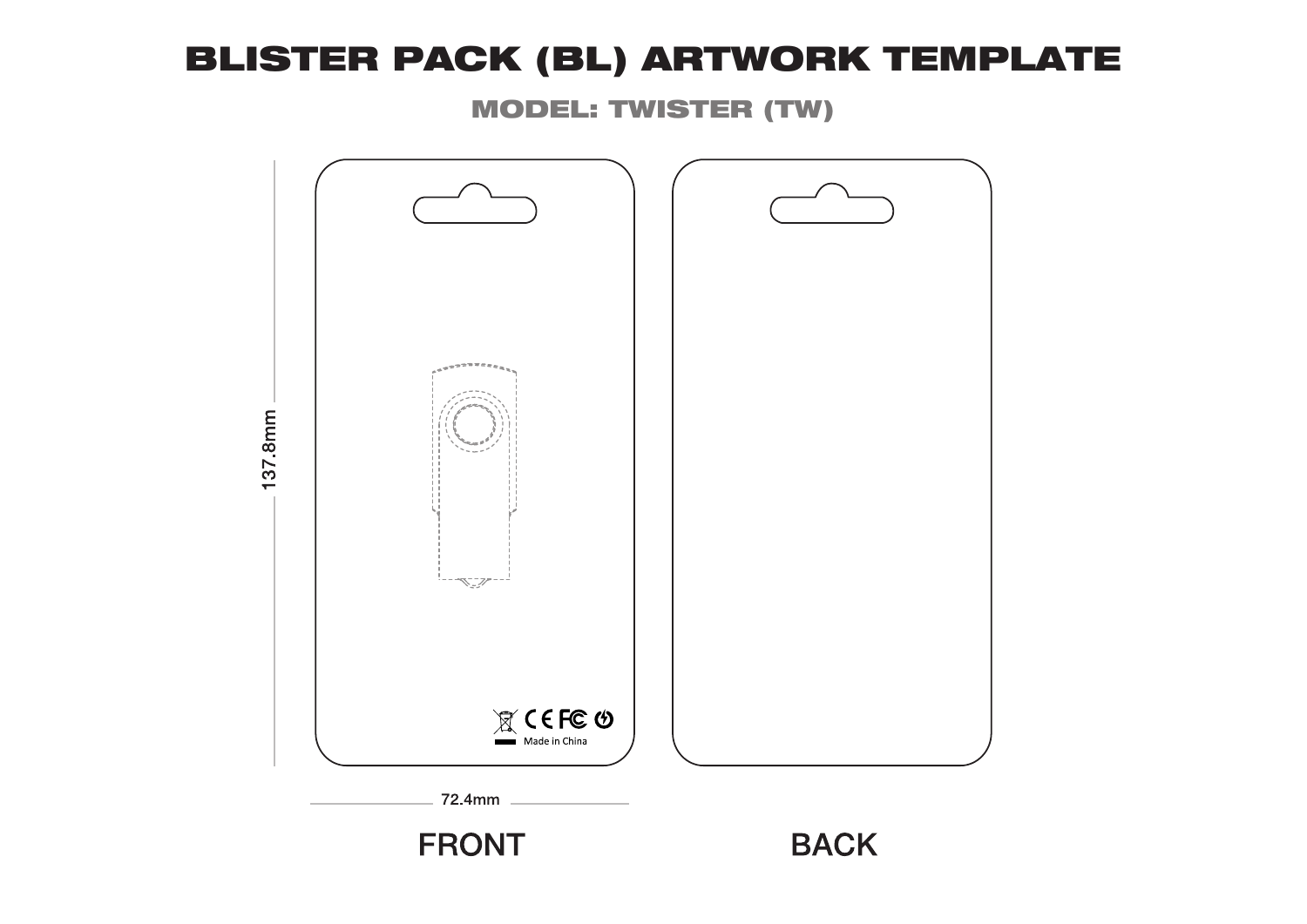MODEL: TRIX (TX)

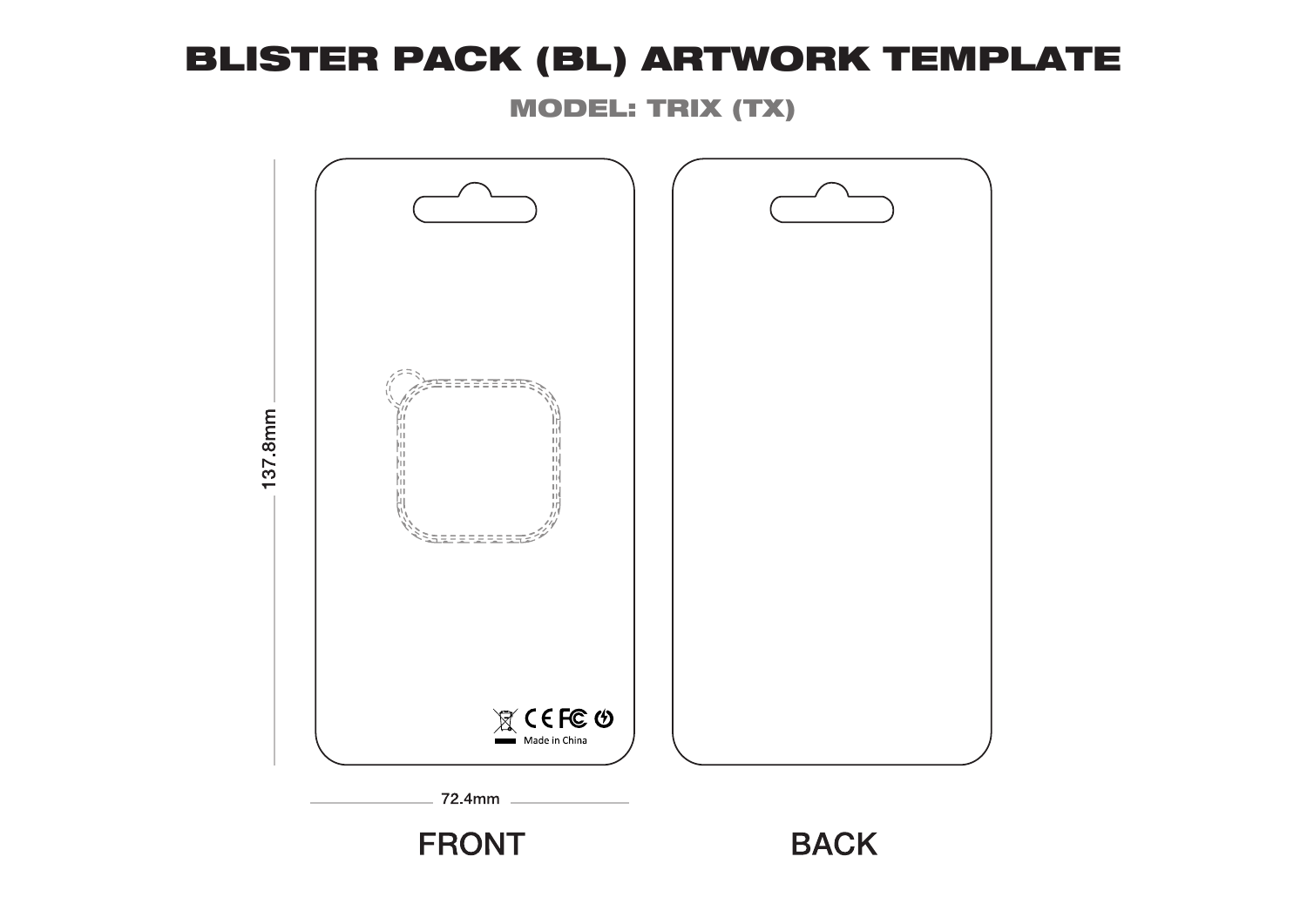MODEL: WAFER (WA)

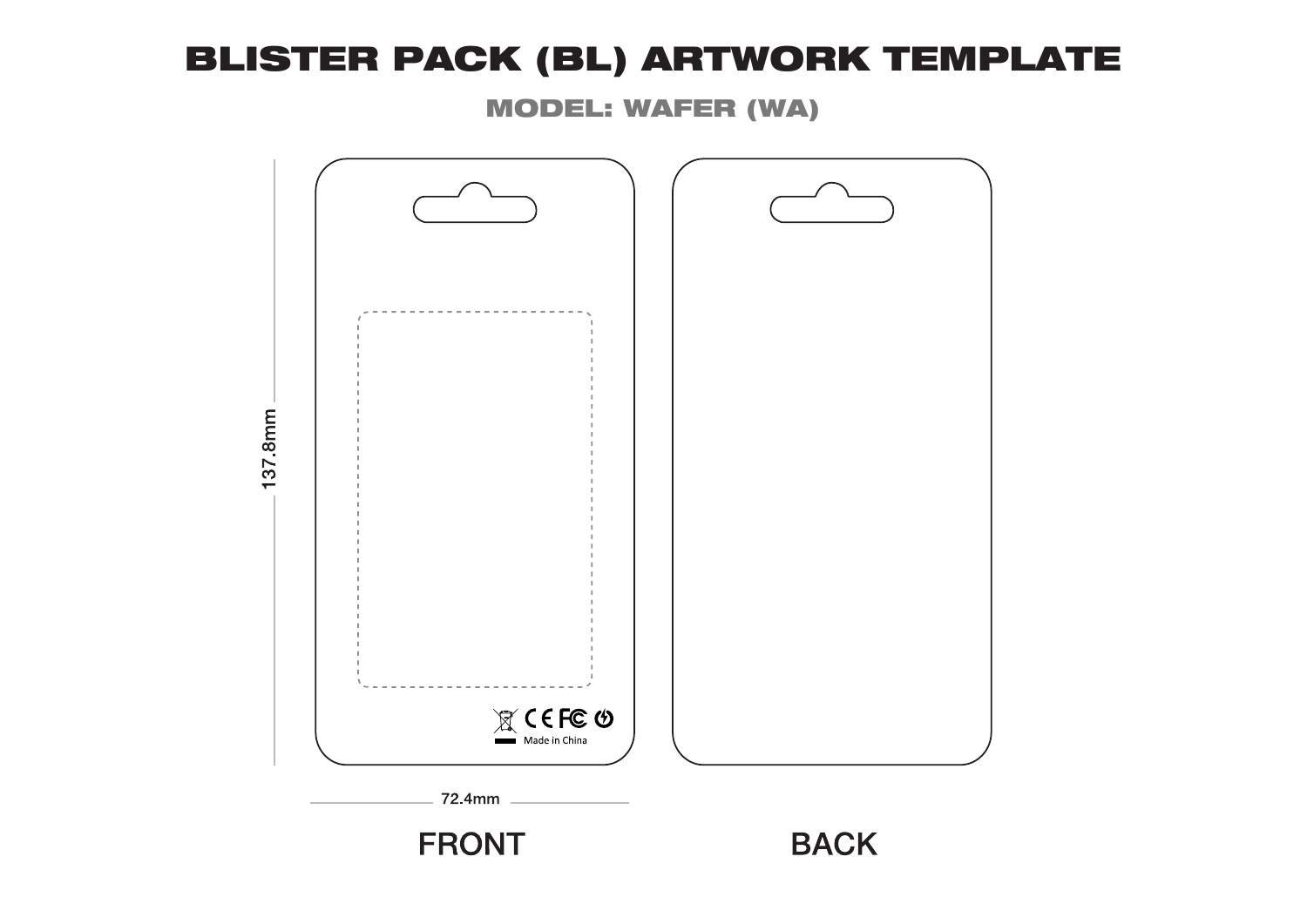MODEL: WALLETSTICK (WS)

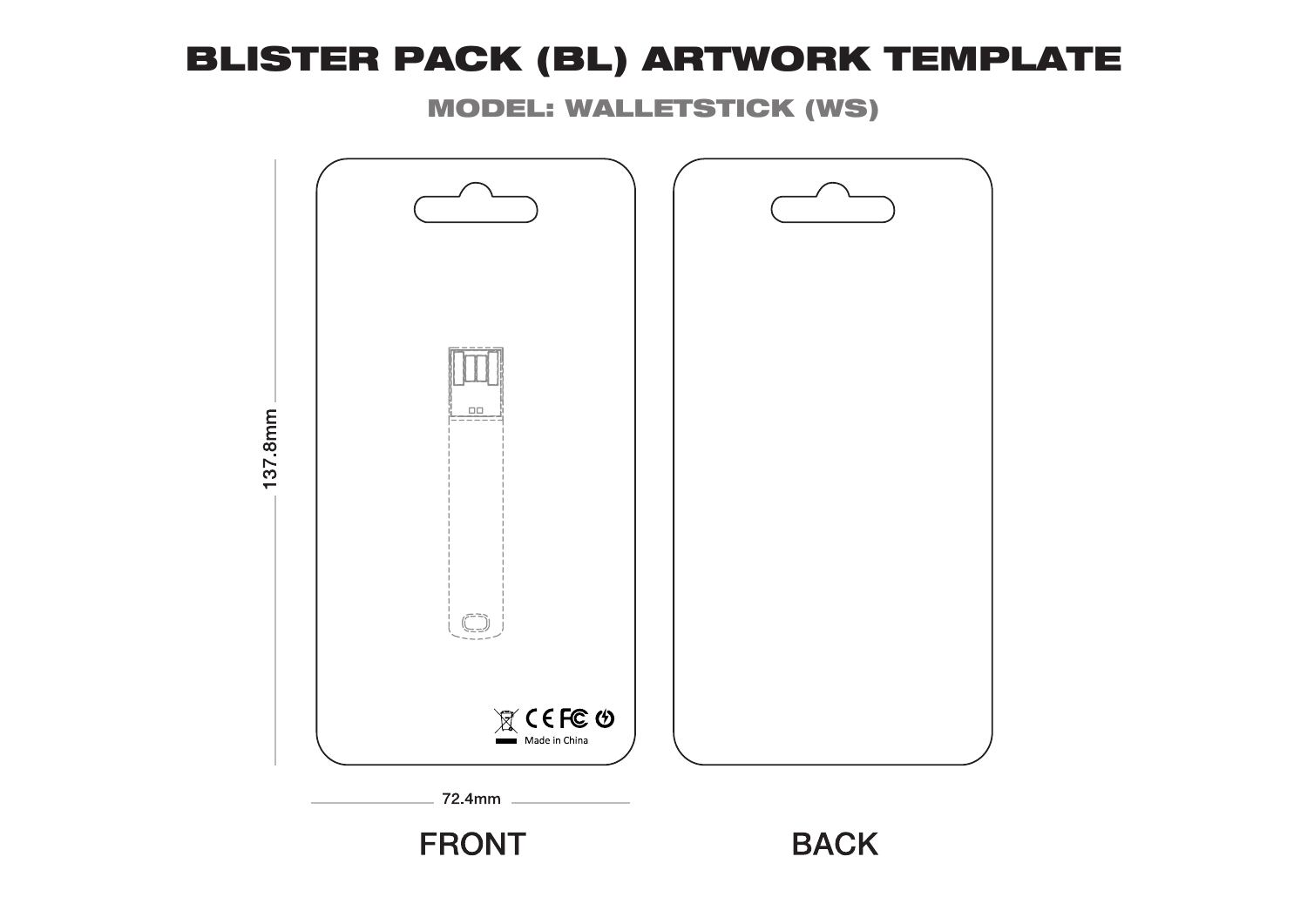MODEL: TWISTER GO (TG)

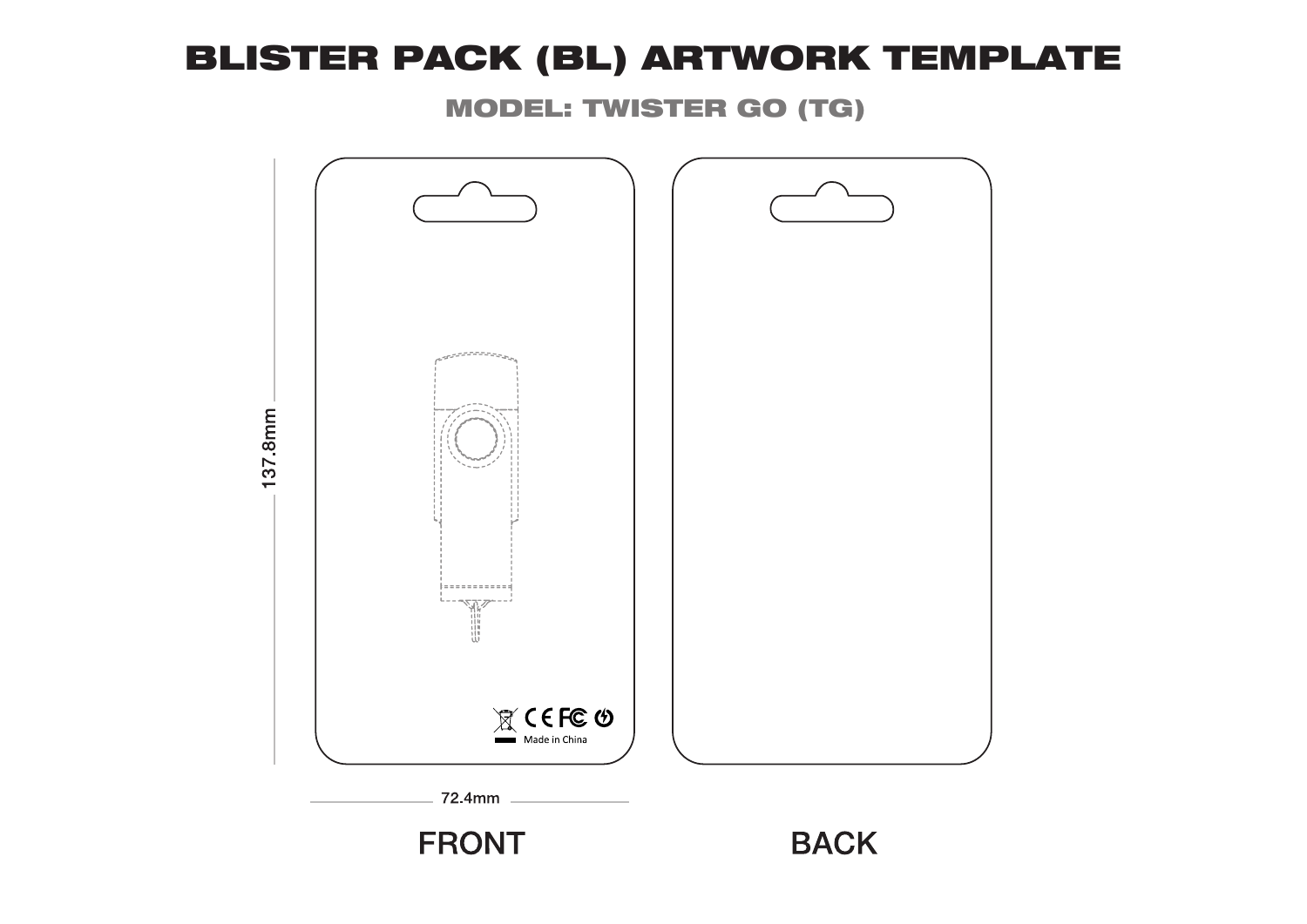MODEL: ACTIVE (AT)

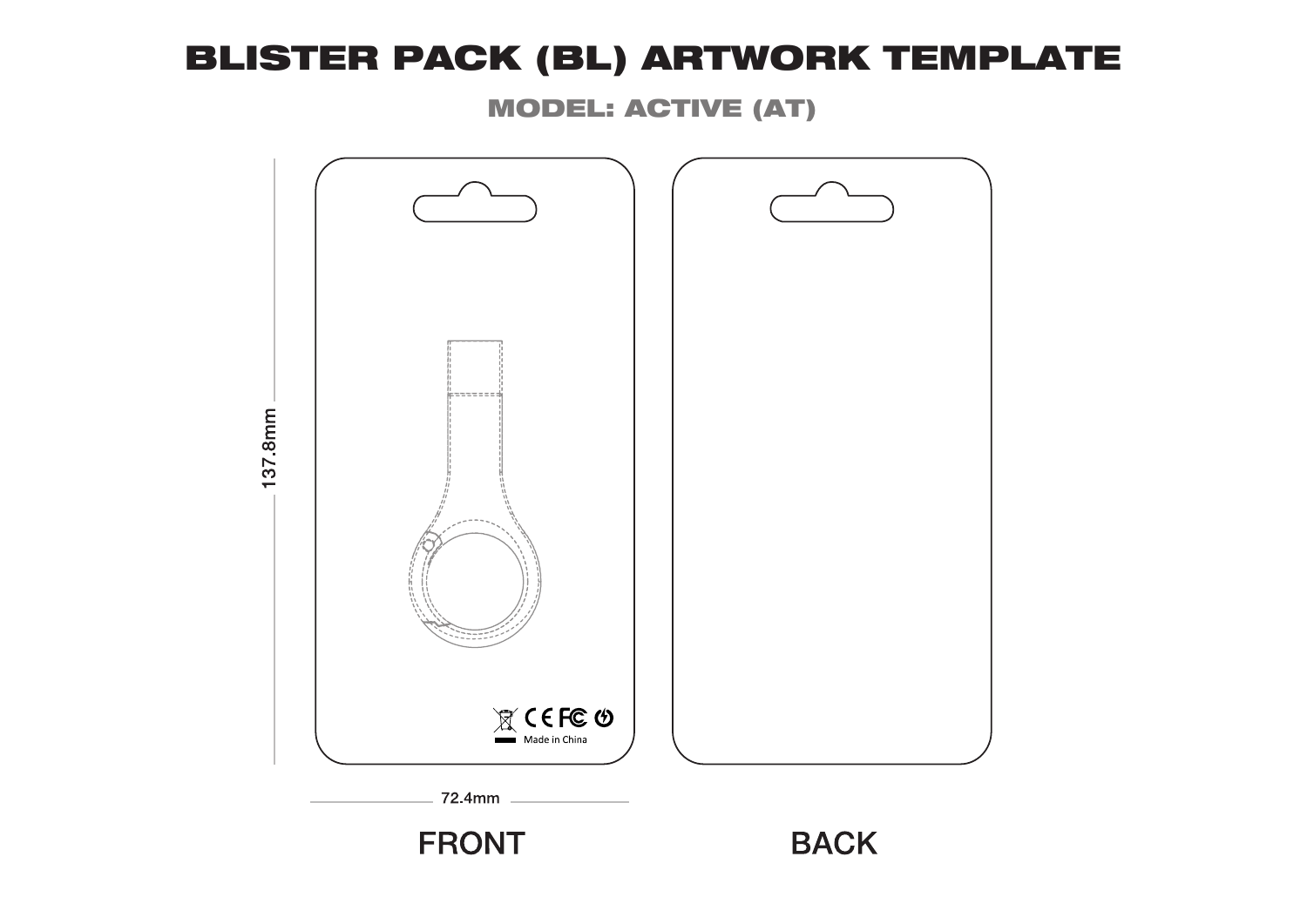MODEL: FLEX (FX)

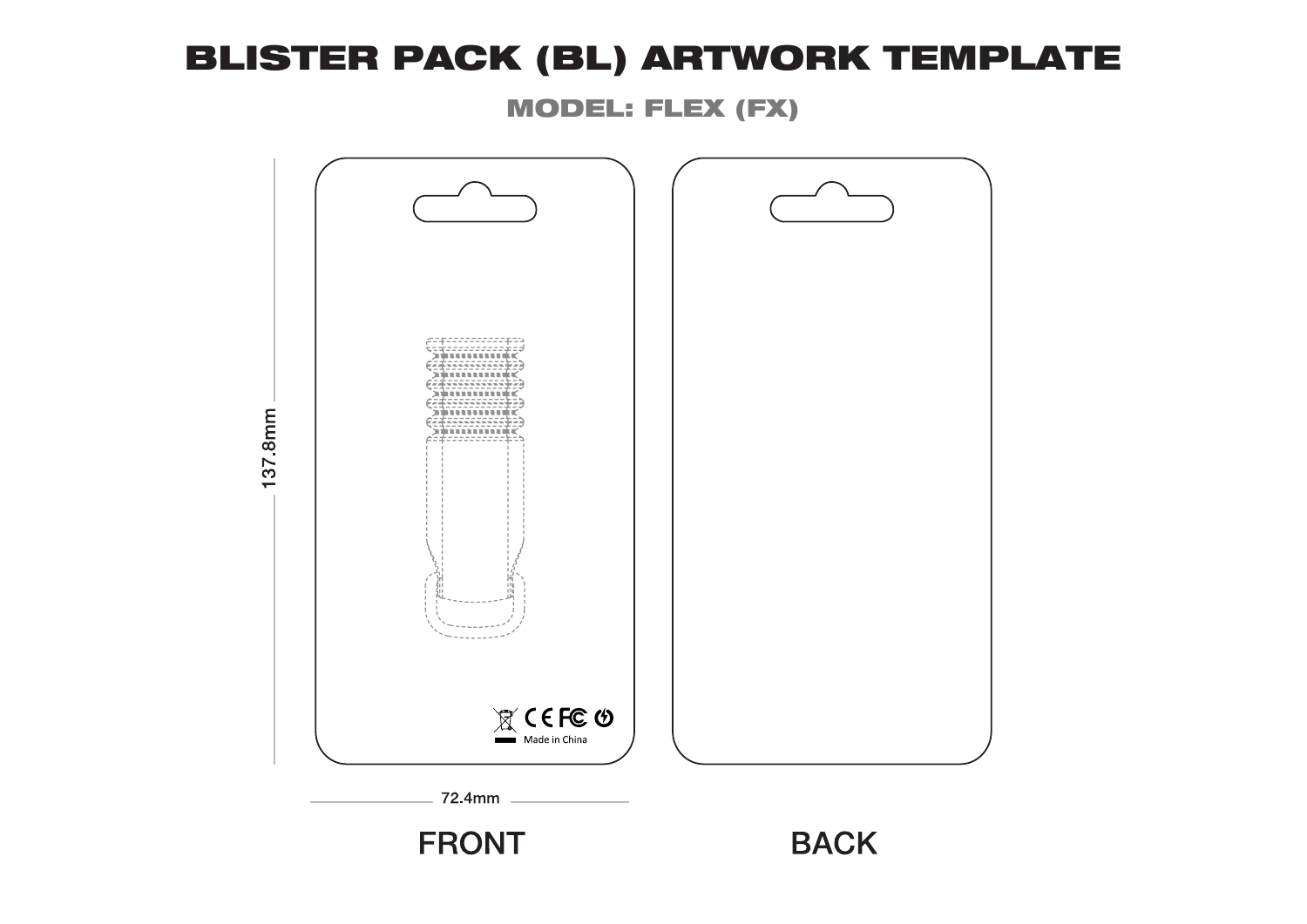MODEL: LYNX (LY)

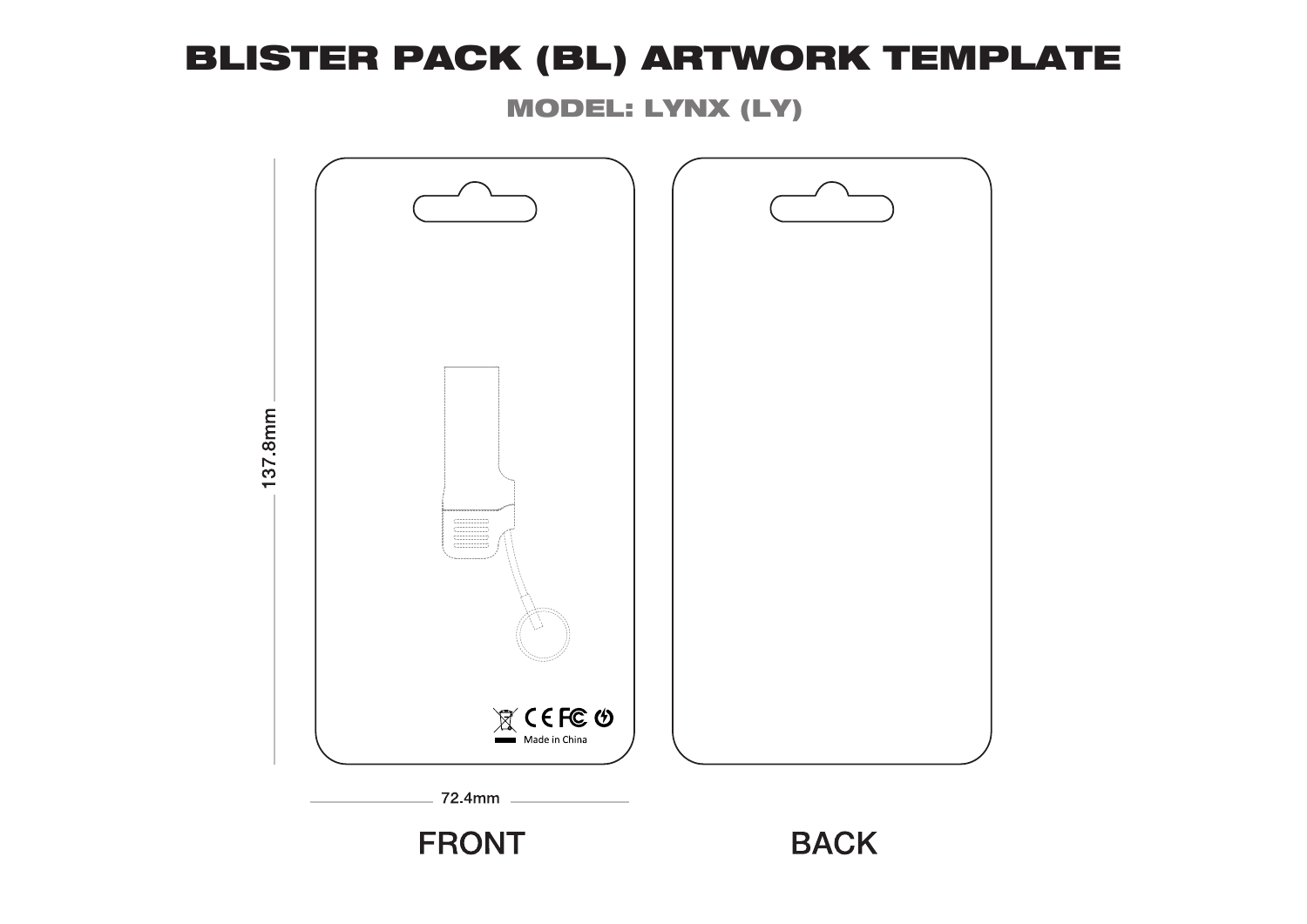MODEL: SWIFT (ST)

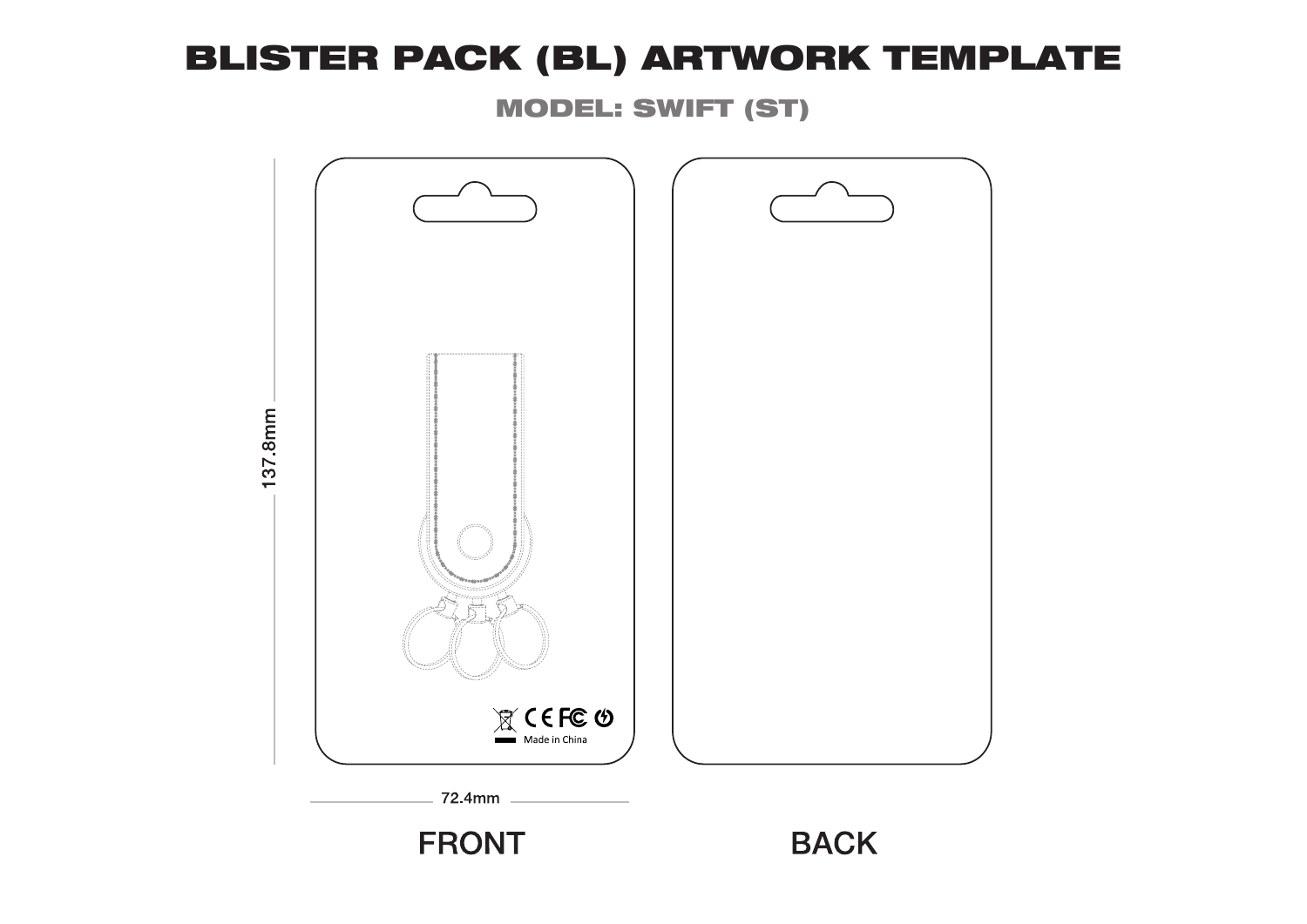MODEL: SLIDE (SE)

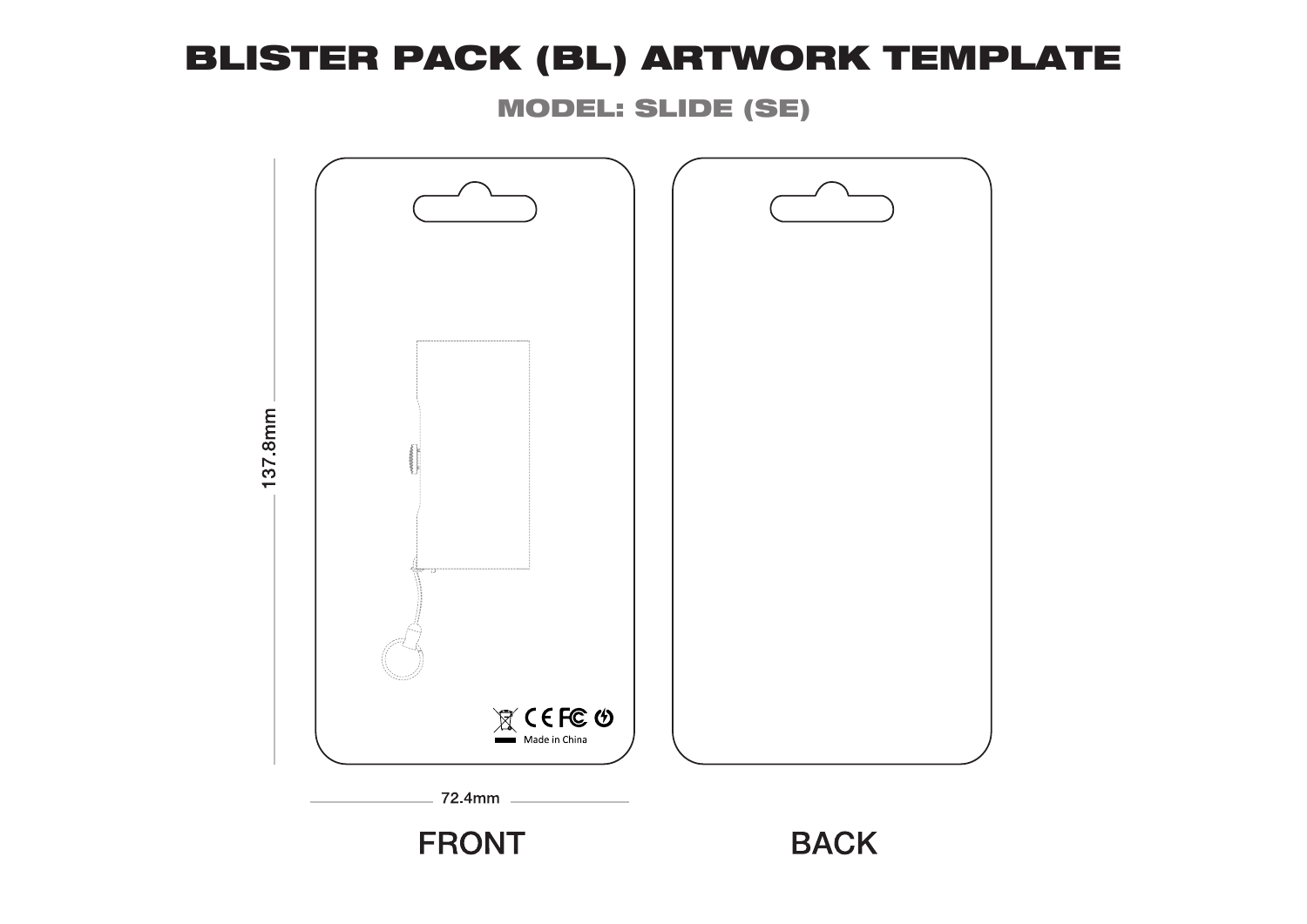MODEL: BOUNCE (BE)

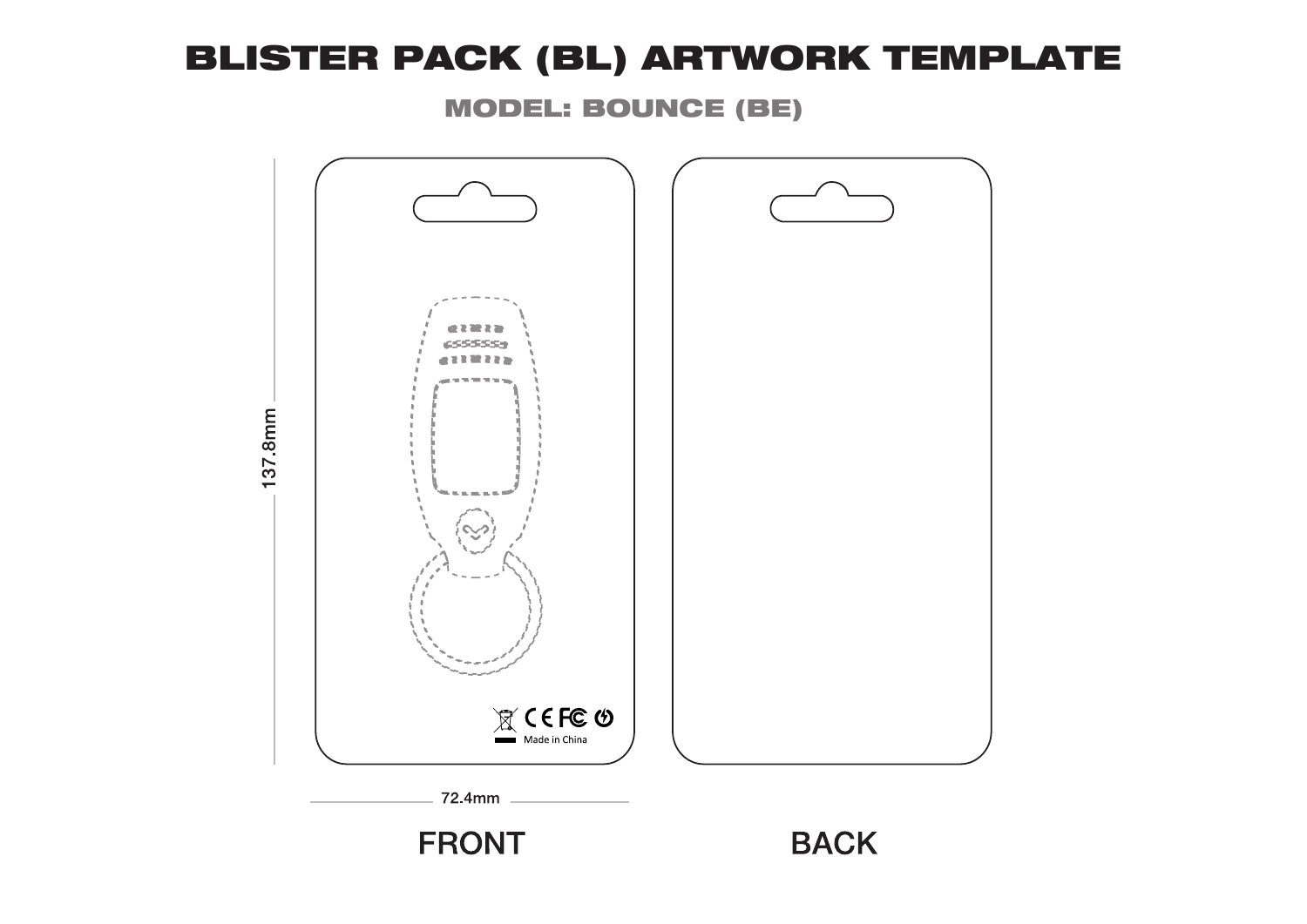MODEL: MEMO (ME)

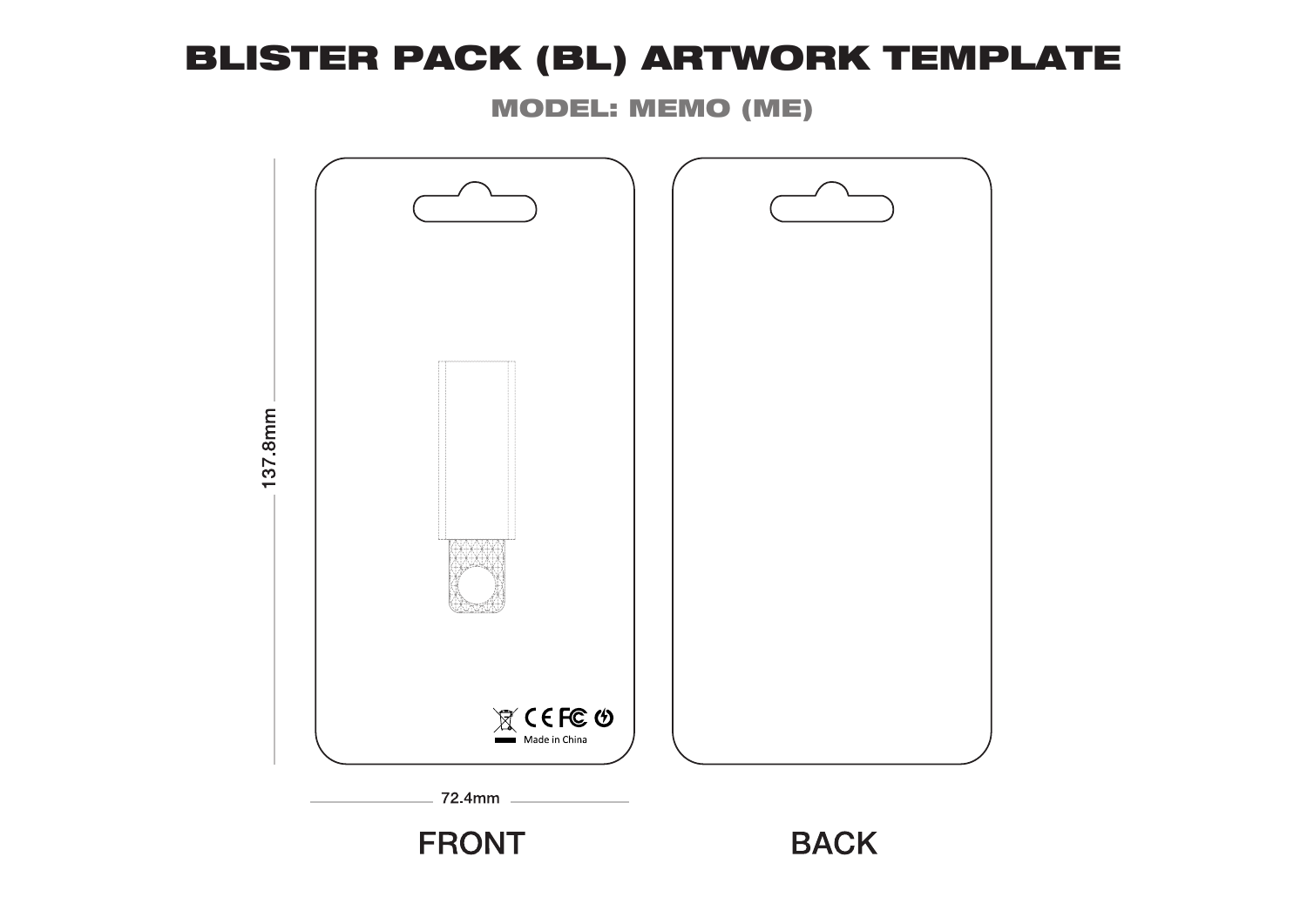MODEL: MILANO (ML)